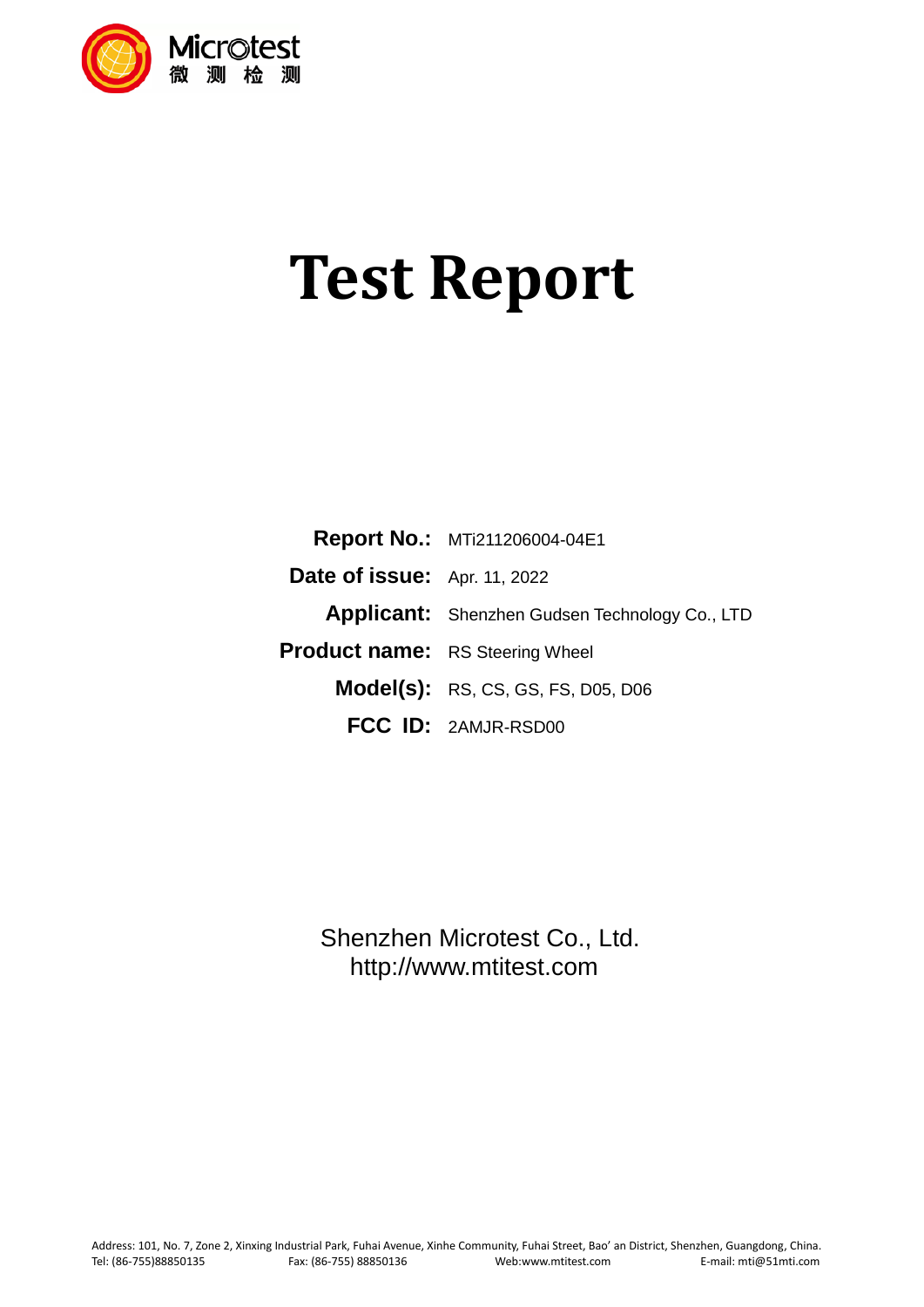

# **Instructions**

- 1. The report shall not be partially reproduced without the written consent of the laboratory;
- 2. The test results of this report are only responsible for the samples submitted;
- 3. This report is invalid without the seal and signature of the laboratory;
- 4. This report is invalid if transferred, altered or tampered with in any form without authorization;
- 5. Any objection to this report shall be submitted to the laboratory within 15 days from the date of receipt of the report.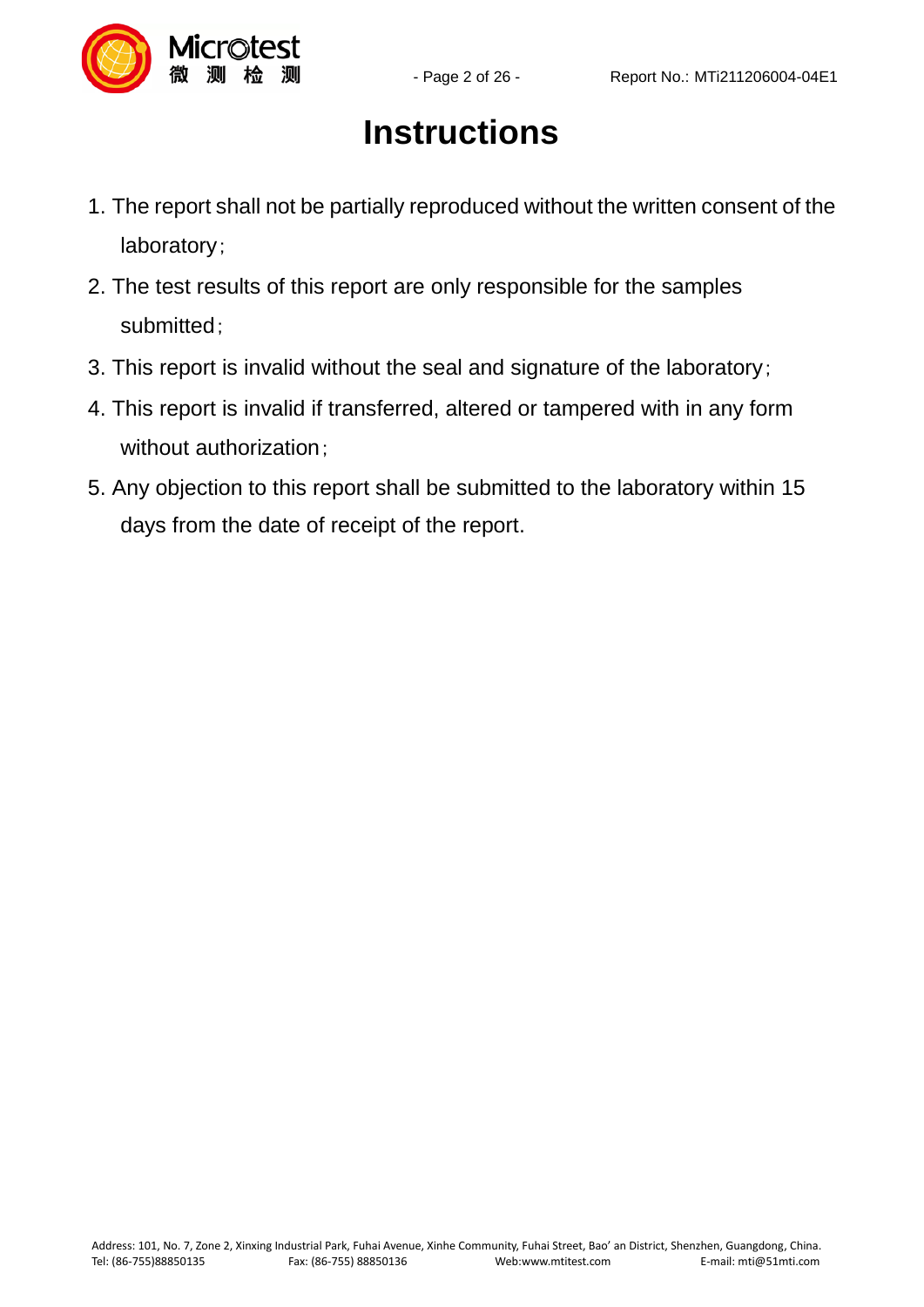

## **Table of Contents**

| $\mathbf{1}$            |       |  |
|-------------------------|-------|--|
|                         | 1.1   |  |
|                         | 1.2   |  |
|                         | 1.3   |  |
|                         | 1.4   |  |
|                         | 1.5   |  |
| $\overline{2}$          |       |  |
| 3                       |       |  |
|                         | 3.1   |  |
|                         | 3.2   |  |
|                         | 3.3   |  |
|                         | 3.4   |  |
| $\overline{\mathbf{4}}$ |       |  |
|                         |       |  |
| 5                       |       |  |
|                         | 5.1   |  |
|                         | 5.1.1 |  |
|                         | 5.1.2 |  |
|                         |       |  |
|                         | 5.2.1 |  |
|                         | 5.2.2 |  |
|                         | 5.2.3 |  |
|                         | 5.2.4 |  |
|                         |       |  |
|                         | 5.3.1 |  |
|                         | 5.3.2 |  |
|                         | 5.3.3 |  |
|                         | 5.3.4 |  |
|                         | 5.3.5 |  |
|                         | 5.4   |  |
|                         | 5.4.1 |  |
|                         | 5.4.2 |  |
|                         | 5.4.3 |  |
|                         |       |  |
|                         |       |  |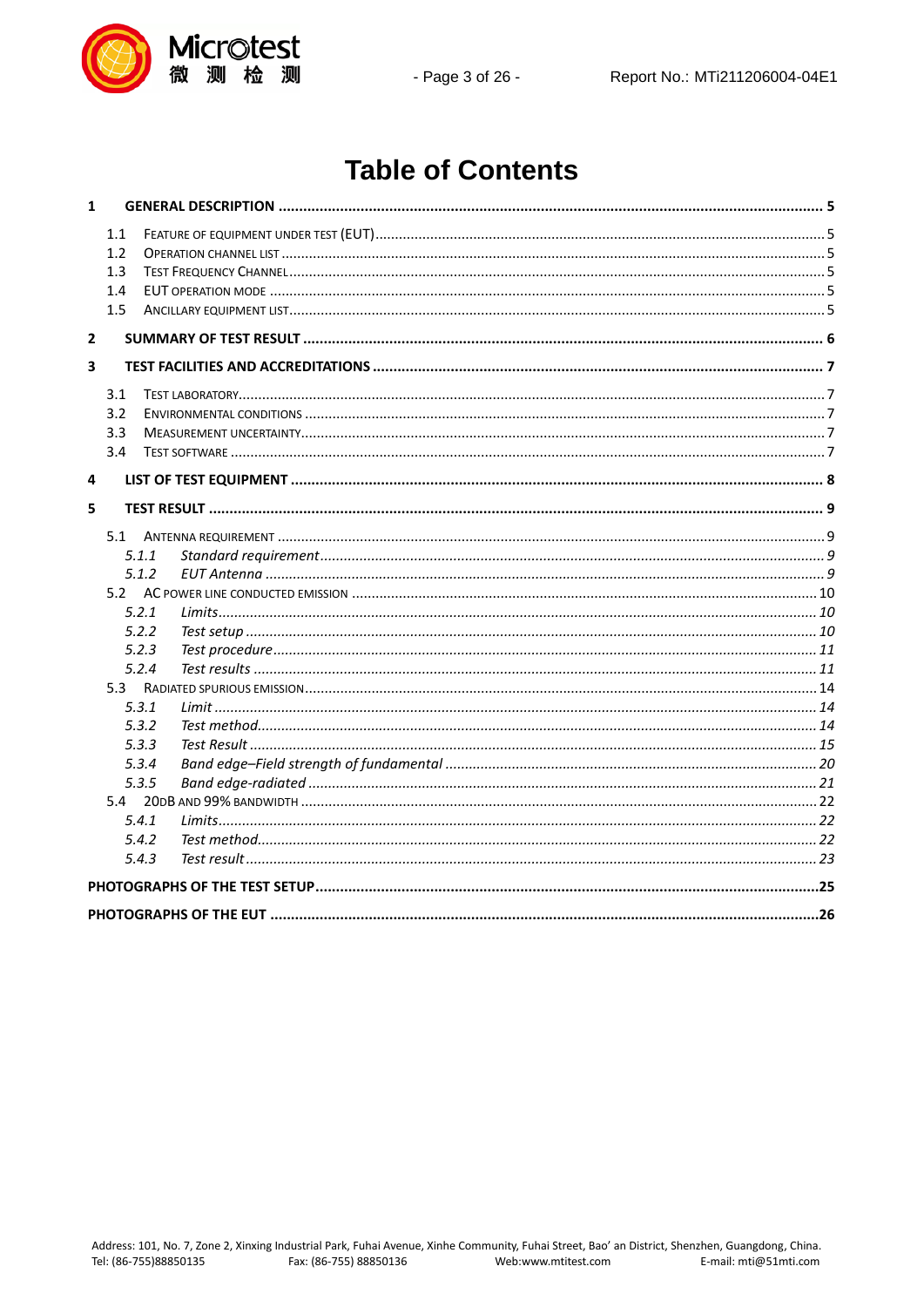Ξ



| <b>TEST RESULT CERTIFICATION</b>                          |                        |                                                                                                                   |  |  |
|-----------------------------------------------------------|------------------------|-------------------------------------------------------------------------------------------------------------------|--|--|
| Applicant's name                                          |                        | Shenzhen Gudsen Technology Co., LTD                                                                               |  |  |
|                                                           |                        | Room 1903-1904, Building 3, Nanshan Zhiyuan Chongwen Park,<br>No. 3370 Liuxian Avenue, Nanshan District, Shenzhen |  |  |
| Manufacturer's Name                                       |                        | Shenzhen Gudsen Technology Co., LTD                                                                               |  |  |
| Address                                                   |                        | Room 1903-1904, Building 3, Nanshan Zhiyuan Chongwen Park,<br>No. 3370 Liuxian Avenue, Nanshan District, Shenzhen |  |  |
| <b>Product description</b>                                |                        |                                                                                                                   |  |  |
| Product name                                              | : RS Steering Wheel    |                                                                                                                   |  |  |
| Trademark                                                 | <b>MOZA</b>            |                                                                                                                   |  |  |
| Model Name                                                | <b>RS</b>              |                                                                                                                   |  |  |
| Serial Model                                              |                        | CS, GS, FS, D05, D06                                                                                              |  |  |
| Standards                                                 | <b>FCC Part 15.249</b> |                                                                                                                   |  |  |
| Test procedure                                            | $:$ ANSI C63.10-2013   |                                                                                                                   |  |  |
| Date of Test                                              |                        |                                                                                                                   |  |  |
| 2021-12-28~2022-04-11<br>Date (s) of performance of tests |                        |                                                                                                                   |  |  |
| Pass                                                      |                        |                                                                                                                   |  |  |

**Testing Engineer :**

(Danny Xu)

**Technical Manager :**

oor chen

(Leon Chen)

**Authorized Signatory :**

Tom Lue

An

(Tom Xue)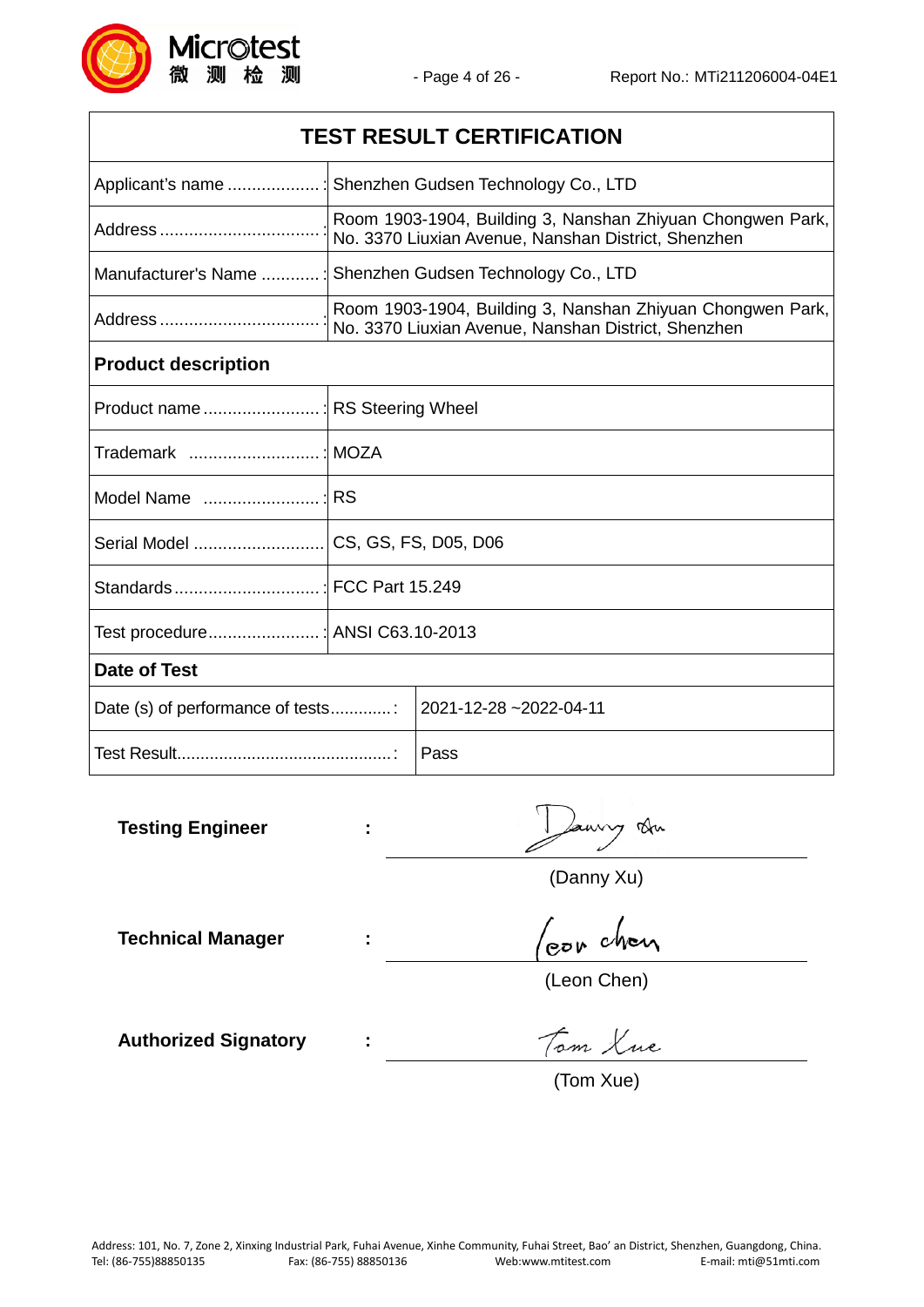<span id="page-4-0"></span>

#### <span id="page-4-1"></span>**1.1 Feature of equipment under test (EUT)**

测

| Equipment:                  | <b>RS Steering Wheel</b>                                                               |
|-----------------------------|----------------------------------------------------------------------------------------|
| Model Name:                 | RS                                                                                     |
| Serial Model:               | CS, GS, FS, D05, D06                                                                   |
| Model Difference:           | All the models are the same circuit and RF module,<br>except the model name and shape. |
| <b>Operation Frequency:</b> | 2406 - 2470 MHz                                                                        |
| <b>Modulation Type:</b>     | <b>GFSK</b>                                                                            |
| Antenna Type:               | PCB antenna                                                                            |
| Antenna Gain:               | 0dBi                                                                                   |
| Max. Field Strength:        | 72.13dBuV/m                                                                            |
| <b>Power Source:</b>        | DC 12V from R16 Direct Drive Wheel Base                                                |
| Battery:                    | N/A                                                                                    |
| Hardware version:           | V <sub>08</sub>                                                                        |
| Software version:           | V1.1.9                                                                                 |

#### <span id="page-4-2"></span>**1.2 Operation channel list**

| Channel<br>No. | Frequency<br>(MHz) | Channel<br>No. | Frequency<br>(MHz) |
|----------------|--------------------|----------------|--------------------|
|                | 2406               |                | 2438               |
| u              | 2470               |                |                    |

#### <span id="page-4-3"></span>**1.3 Test Frequency Channel**

| Channel | Frequency(MHz) |
|---------|----------------|
| Low     | 2406           |
| Middle  | 2438           |
| High    | 2470           |

#### <span id="page-4-4"></span>**1.4 EUT operation mode**

During testing, RF test program provided by the manufacture to control the Tx operation followed the test requirement.

#### <span id="page-4-5"></span>**1.5 Ancillary equipment list**

| Equipment | Model | S/N | Manufacturer |
|-----------|-------|-----|--------------|
| $L$ aptop | E485  |     | Lenovo       |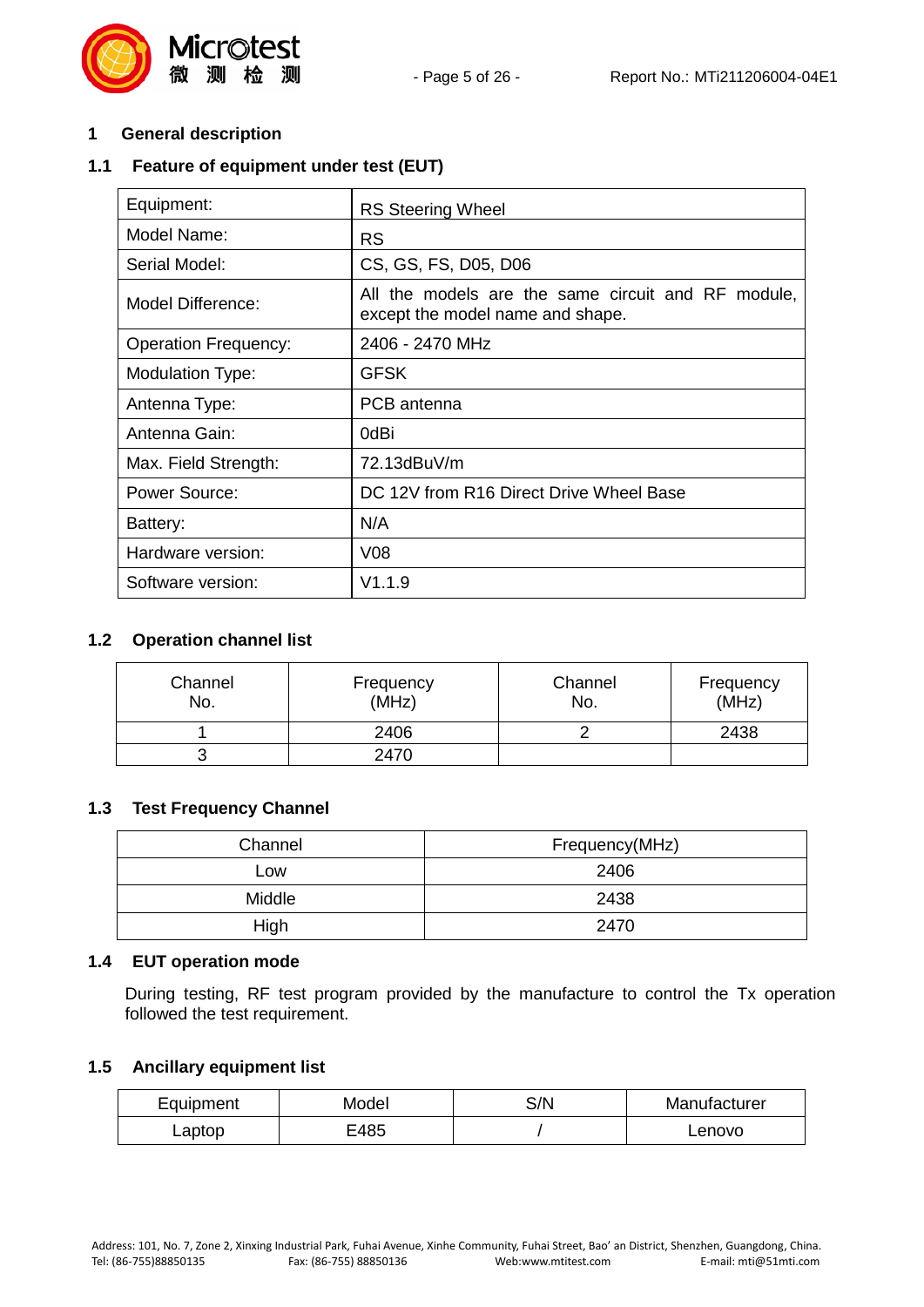



#### <span id="page-5-0"></span>**2 Summary of Test Result**

Test procedures according to the technical standards:

| Item          | FCC Part No.           | <b>Description of Test</b>          | Result |
|---------------|------------------------|-------------------------------------|--------|
|               | <b>FCC Part15.203</b>  | Antenna Requirement                 | Pass   |
| $\mathcal{P}$ | <b>FCC Part15.207</b>  | AC power line conducted<br>emission | Pass   |
| 5             | FCC Part15.249(d)      | Radiated spurious emission          | Pass   |
| 4             | <b>FCC Part 15.215</b> | 20dB and 99% Bandwidth              | Pass   |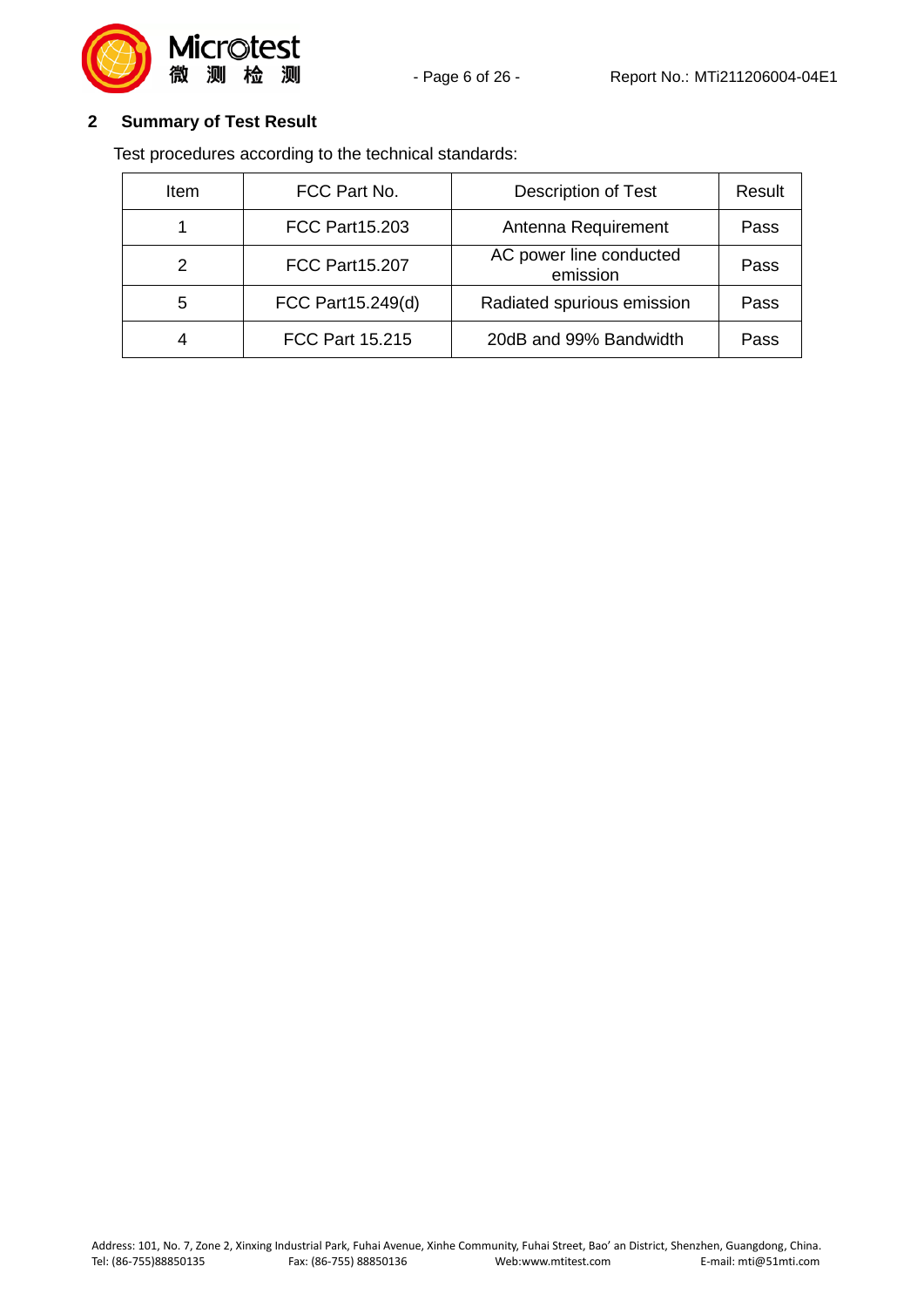

#### <span id="page-6-0"></span>**3 Test Facilities and Accreditations**

#### **3.1 Test laboratory**

<span id="page-6-1"></span>

| <b>Test Laboratory</b> | Shenzhen Microtest Co., Ltd                                                                                                                   |
|------------------------|-----------------------------------------------------------------------------------------------------------------------------------------------|
| Location               | 101, No. 7, Zone 2, Xinxing Industrial Park, Fuhai Avenue,<br>Xinhe Community, Fuhai Street, Bao' an District, Shenzhen,<br>Guangdong, China. |
| FCC Registration No.   | 448573                                                                                                                                        |

#### <span id="page-6-2"></span>**3.2 Environmental conditions**

| Temperature:         | $15^{\circ}$ C $\sim$ 35 $^{\circ}$ C |
|----------------------|---------------------------------------|
| <b>Humidity</b>      | 20%~75%                               |
| Atmospheric pressure | 98kPa~101kPa                          |

#### <span id="page-6-3"></span>**3.3 Measurement uncertainty**

The reported uncertainty of measurement  $y \pm U$ , where expended uncertainty U is based on a standard uncertainty multiplied by a coverage factor of  $k=2$ , providing a level of confidence of approximately 95 %

| <b>RF</b> frequency              | $1 \times 10 - 7$ |
|----------------------------------|-------------------|
| RF power, conducted              | ± 1 dB            |
| Conducted emission(150kHz~30MHz) | $± 2.5$ dB        |
| Radiated emission(30MHz~1GHz)    | $±$ 4.2 dB        |
| Radiated emission (above 1GHz)   | $±$ 4.3 dB        |
| Temperature                      | $±1$ degree       |
| Humidity                         | ± 5%              |

#### <span id="page-6-4"></span>**3.4 Test software**

| Software Name                                   | Manufacturer                 | Model    | Version     |
|-------------------------------------------------|------------------------------|----------|-------------|
| <b>Bluetooth and WiFi</b><br><b>Test System</b> | Shenzhen JS tonscend co, Itd | JS1120-3 | 2.5.77.0418 |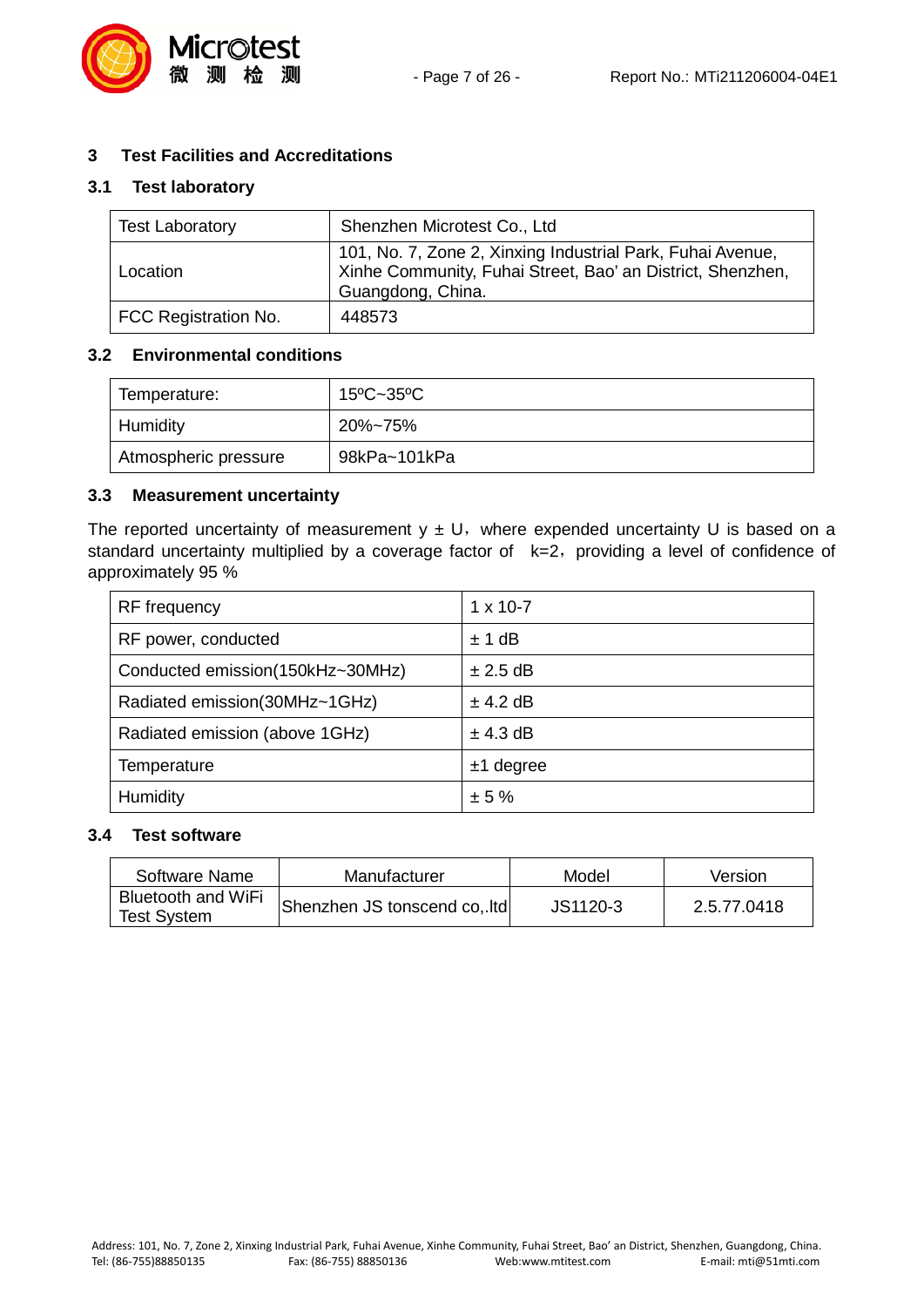

#### <span id="page-7-0"></span>**4 List of test equipment**

| Equipme<br>nt No. | <b>Equipment Name</b>                                                                                                                                    | Manufact<br>urer    | Model                 | Serial<br>No.               | Calibration<br>date | Due date   |
|-------------------|----------------------------------------------------------------------------------------------------------------------------------------------------------|---------------------|-----------------------|-----------------------------|---------------------|------------|
| MTI-E043          | <b>EMI Test Receiver</b>                                                                                                                                 | Rohde≻<br>hwarz     | ESCI7                 | 101166                      | 2021/06/02          | 2022/06/01 |
| MTI-E044          | <b>TRILOG Broadband</b><br>Antenna                                                                                                                       | schwarab<br>eck     | <b>VULB 9163</b>      | 9163-133<br>8               | 2021/05/30          | 2023/05/29 |
| MTI-E047          | Amplifier                                                                                                                                                | Hewlett-P<br>ackard | 8447F                 | 3113A061<br>50              | 2021/06/02          | 2022/06/01 |
| <b>MTI-E089</b>   | <b>ESG Vector Signal</b><br>Generator                                                                                                                    | Agilent             | <b>N5182A</b>         | MY49060<br>455              | 2021/06/02          | 2022/06/01 |
| MTI-E058          | <b>ESG Series Analog</b><br><b>Ssignal Generator</b>                                                                                                     | Agilent             | E4421B                | GB40051<br>240              | 2021/06/02          | 2022/06/01 |
| MTI-E062          | PXA Signal Analyzer                                                                                                                                      | Agilent             | N9030A                | MY51350<br>296              | 2021/06/02          | 2022/06/01 |
| <b>MTI-E066</b>   | <b>MXA Signal Analyzer</b>                                                                                                                               | Agilent             | N9020A                | MY50143<br>483              | 2021/06/02          | 2022/06/01 |
| MTI-E078          | Synthesized<br>Sweeper                                                                                                                                   | Agilent             | 83752A                | 3610A019<br>57              | 2021/06/02          | 2022/06/01 |
| MTI-E079          | DC Power Supply                                                                                                                                          | Agilent             | E3632A                | MY40027<br>695              | 2021/06/02          | 2022/06/01 |
| MTI-E045          | Double Ridged<br><b>Broadband Horn</b><br>Antenna                                                                                                        | schwarab<br>eck     | <b>BBHA 9120</b><br>D | 9120D-22<br>78              | 2021/05/30          | 2023/05/29 |
| MTI-E021          | <b>EMI Test Receiver</b>                                                                                                                                 | Rohde≻<br>hwarz     | ESCS30                | 100210                      | 2021/06/02          | 2022/06/01 |
| MTI-E022          | <b>Pulse Limiter</b>                                                                                                                                     | Schwarzb<br>eck     | <b>VSTD</b><br>9561-F | 00679                       | 2021/06/02          | 2022/06/01 |
| <b>MTI-E023</b>   | Artificial mains<br>network                                                                                                                              | Schwarzb<br>eck     | <b>NSLK 8127</b>      | <b>NSLK</b><br>8127<br>#841 | 2021/06/02          | 2022/06/01 |
| MTI-E046          | Active Loop Antenna                                                                                                                                      | Schwarzb<br>eck     | <b>FMZB 1519</b><br>B | 00044                       | 2021/05/30          | 2023/05/29 |
| MTI-E048          | Amplifier                                                                                                                                                | Agilent             | 8449B                 | 3008A024<br>00              | 2021/06/02          | 2022/06/01 |
| MTI-E072          | <b>Thermometer Clock</b><br><b>Humidity Monitor</b>                                                                                                      |                     | HTC-1                 | $\prime$                    | 2021/06/02          | 2022/06/01 |
|                   | Note: the calibration interval of the above test instruments is 12 or 24 months and the calibrations are<br>traceable to international system unit (SI). |                     |                       |                             |                     |            |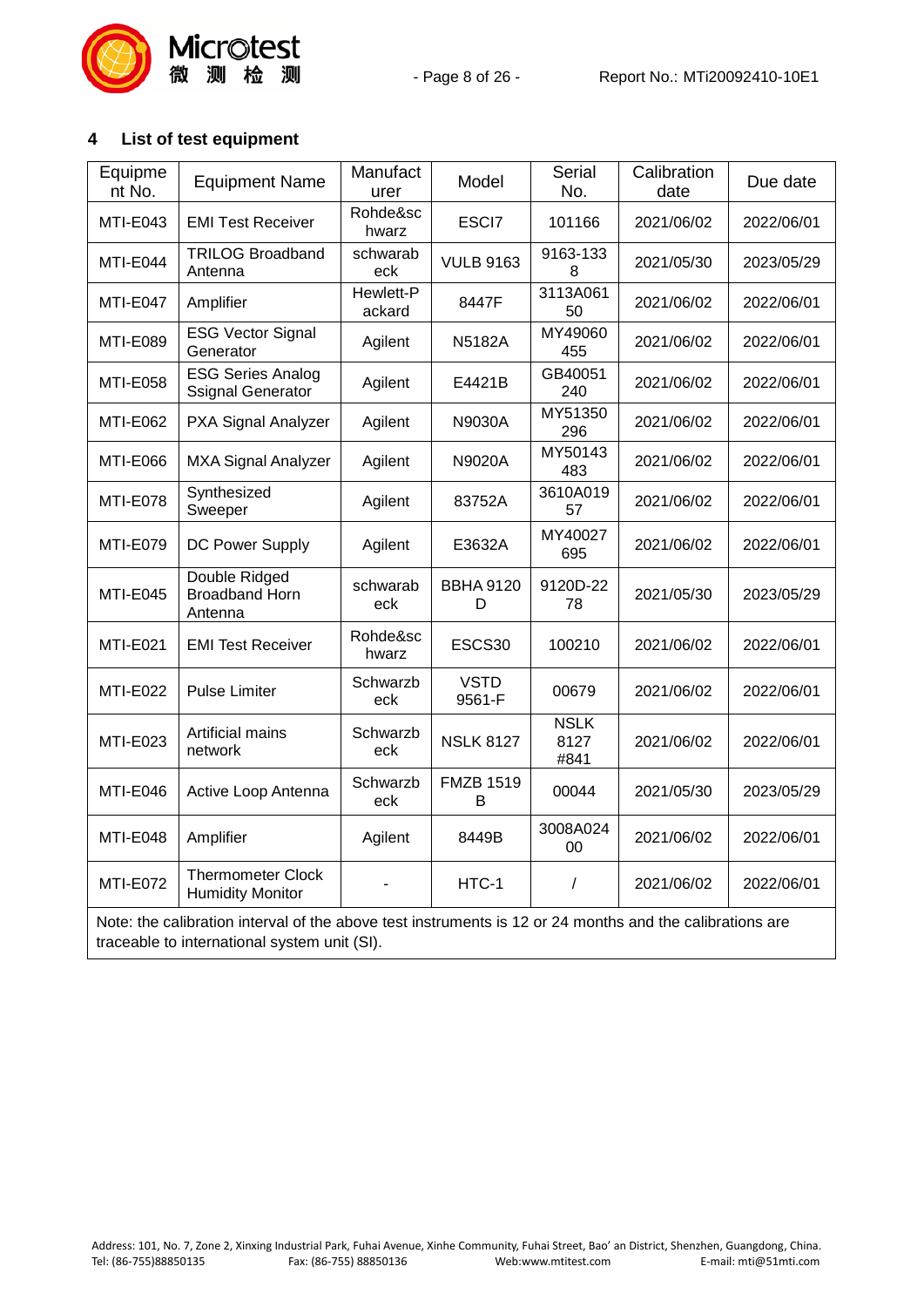

#### <span id="page-8-0"></span>**5 Test Result**

#### <span id="page-8-1"></span>**5.1 Antenna requirement**

#### <span id="page-8-2"></span>**5.1.1 Standard requirement**

#### FCC PART 15.203;

An intentional radiator shall be designed to ensure that no antenna other than that furnished by the responsible party shall be used with the device. The use of a permanently attached antenna or of an antenna that uses a unique coupling to the intentional radiator shall be considered sufficient to comply with the provisions of this section. The manufacturer may design the unit so that a broken antenna can be replaced by the user, but the use of a standard antenna jack or electrical connector is prohibited.

This requirement does not apply to carrier current devices or to devices operated under the provisions of §§15.211, 15.213, 15.217, 15.219, 15.221, or §15.236. Further, this requirement does not apply to intentional radiators that must be professionally installed, such as perimeter protection systems and some field disturbance sensors, or to other intentional radiators which, in accordance with §15.31(d), must be measured at the installation site. However, the installer shall be responsible for ensuring that the proper antenna is employed so that the limits in this part are not exceeded.

#### <span id="page-8-3"></span>**5.1.2 EUT Antenna**

The antenna is a PCB antenna, which was permanently affixed to the device and un-replaced, complies with 15.203. In addition, the maximum antenna gain is 0dBi.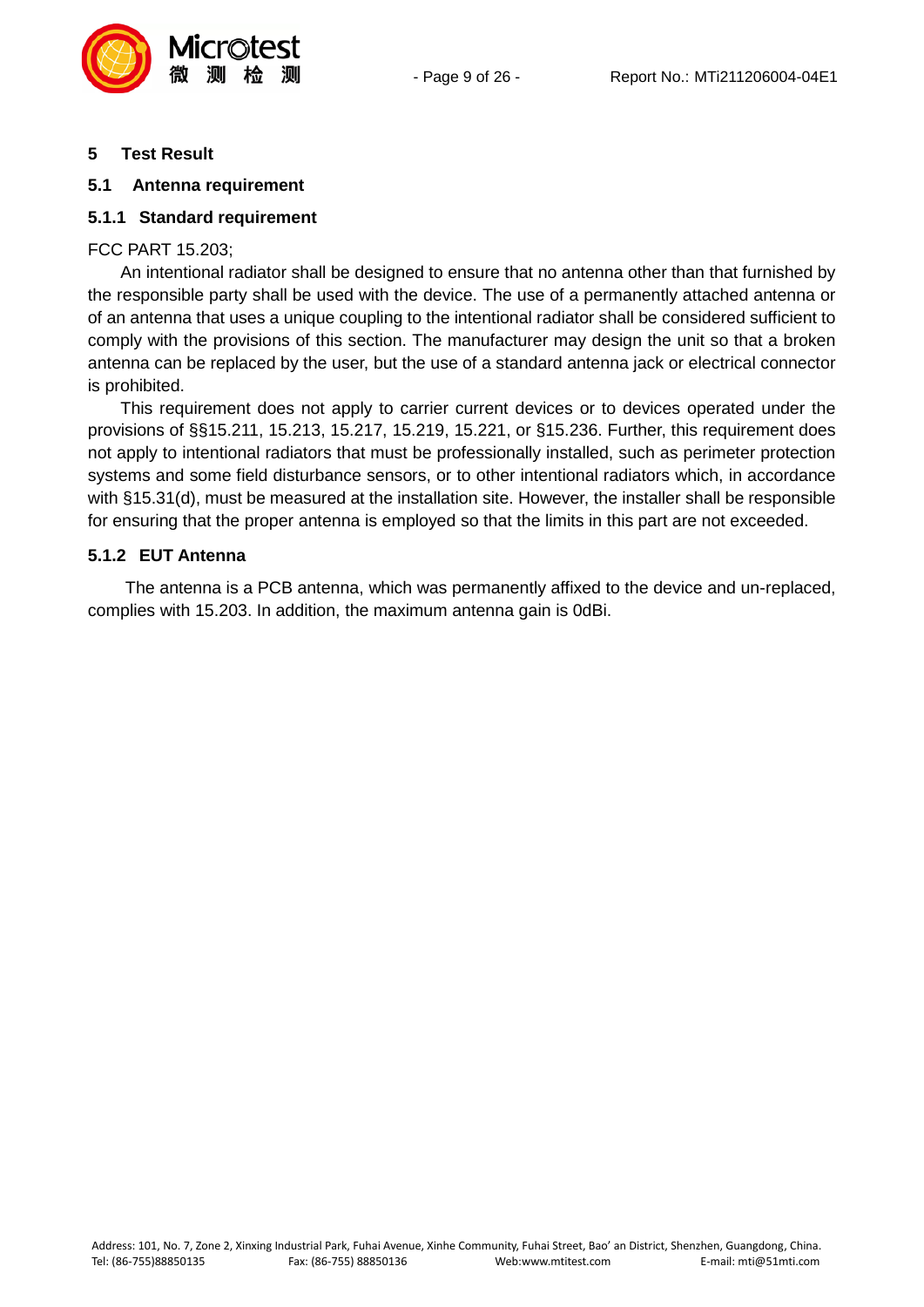



#### <span id="page-9-0"></span>**5.2 AC power line conducted emission**

#### <span id="page-9-1"></span>**5.2.1 Limits**

#### FCC §15.207;

For an intentional radiator that is designed to be connected to the public utility (AC) power line, the radio frequency voltage that is conducted back onto the AC power line on any frequency within the band 150 kHz to 30 MHz shall not exceed the limits in the following table, as measured using a 50µH/50Ω line impedance stabilization network (LISN).

| Frequency (MHz)                                    | Quasi-peak      | Average                    |
|----------------------------------------------------|-----------------|----------------------------|
| $0.15 - 0.5$                                       | $66 - 56$ note2 | $56 - 46$ <sup>note2</sup> |
| $0.50 - 5.0$                                       | 56.00           | 46.00                      |
| $5.0 - 30.0$                                       | 60.00           | 50.00                      |
| Noted: The tighter limit applies of the bond edges |                 |                            |

Note1: The tighter limit applies at the band edges. Note2: The limit of " \* " marked band means the limitation decreases linearly with the logarithm of the frequency in the range.

#### <span id="page-9-2"></span>**5.2.2 Test setup**



**Note: 1.Support units were connected to second LISN.**

 **2.Both of LISNs (AMN) are 80 cm from EUT and at least 80 from other units and other metal planes**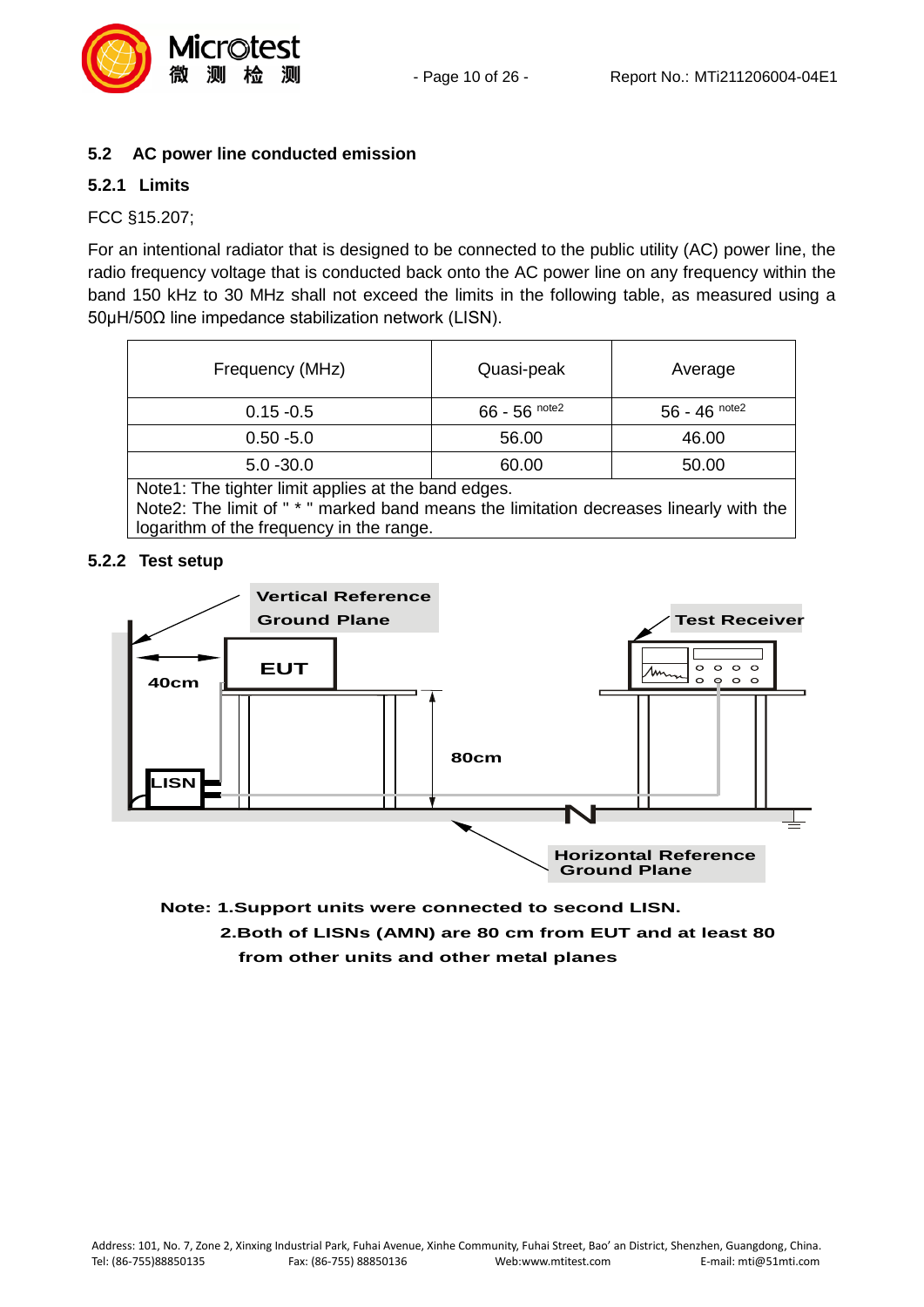

#### <span id="page-10-0"></span>**5.2.3 Test procedure**

#### a. EUT Operating Conditions

The EUT was configured for testing in a typical fashion (as a customer would normally use it). The EUT has been programmed to continuously transmit during test. This operating condition was tested and used to collect the included data.

#### b. The following table is the setting of the receiver

| <b>Receiver Parameters</b> | Setting    |
|----------------------------|------------|
| Attenuation                | 10dB       |
| <b>Start Frequency</b>     | $0.15$ MHz |
| <b>Stop Frequency</b>      | 30 MHz     |
| <b>IF Bandwidth</b>        | 9 kHz      |

- c. The EUT was placed 0.8 meters from the horizontal ground plane with EUT being connected to the power mains through a line impedance stabilization network (LISN). All other support equipment's powered from additional LISN(s). The LISN provide 50 Ohm/ 50uH of coupling impedance for the measuring instrument.
- d. Interconnecting cables that hang closer than 40 cm to the ground plane shall be folded back and forth in the center forming a bundle 30 to 40 cm long.
- e. I/O cables that are not connected to a peripheral shall be bundled in the center. The end of the cable may be terminated, if required, using the correct terminating impedance. The overall length shall not exceed 1 m.
- f. LISN at least 80 cm from nearest part of EUT chassis.

For the actual test configuration, please refer to the related Item –EUT Test Photos.

#### <span id="page-10-1"></span>**5.2.4 Test results**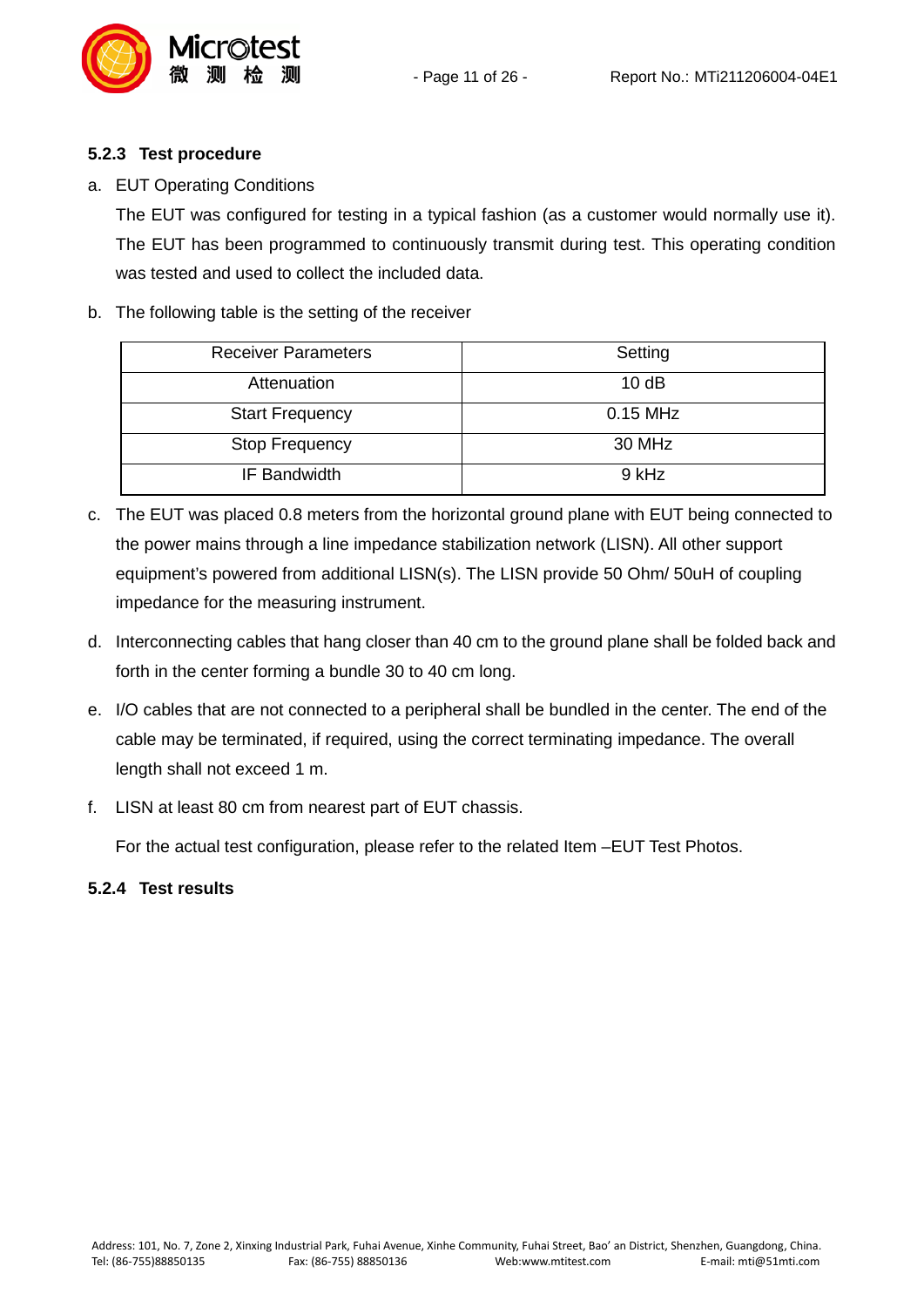



| No. Mk. | Freq.      | Reading<br>Level | Correct<br>Factor | Measure-<br>ment | Limit | Over          |                 |
|---------|------------|------------------|-------------------|------------------|-------|---------------|-----------------|
|         | <b>MHz</b> | dBuV             | dB                | dBuV             | dBuV  | dB            | <b>Detector</b> |
| 1       | 0.1980     | 39.61            | 10.91             | 50.52            |       | 63.69 - 13.17 | QP              |
| 2       | 0.1980     | 29.87            | 10.91             | 40.78            |       | 53.69 - 12.91 | AVG             |
| 3       | 0.7260     | 22.70            | 11.09             | 33.79            |       | 56.00 -22.21  | QP              |
| 4       | 0.8500     | 15.00            | 11.13             | 26.13            |       | 46.00 -19.87  | <b>AVG</b>      |
| 5       | 2.1900     | 9.41             | 15.78             | 25.19            |       | 46.00 -20.81  | <b>AVG</b>      |
| 6       | 2.3060     | 15.73            | 16.00             | 31.73            |       | 56.00 -24.27  | QP              |
| 7       | 4.1579     | 11.15            | 11.38             | 22.53            |       | 46.00 -23.47  | <b>AVG</b>      |
| 8       | 4.1939     | 24.63            | 11.38             | 36.01            |       | 56.00 -19.99  | QP              |
| 9       | 13.2619    | 29.77            | 11.65             | 41.42            |       | 60.00 -18.58  | QP              |
| 10      | 13.9700    | 12.93            | 11.67             | 24.60            |       | 50.00 -25.40  | <b>AVG</b>      |
| 11      | 27.2220    | 21.30            | 11.73             | 33.03            |       | 50.00 -16.97  | <b>AVG</b>      |
| $12 *$  | 27.9220    | 40.34            | 11.73             | 52.07            |       | 60.00 -7.93   | QP              |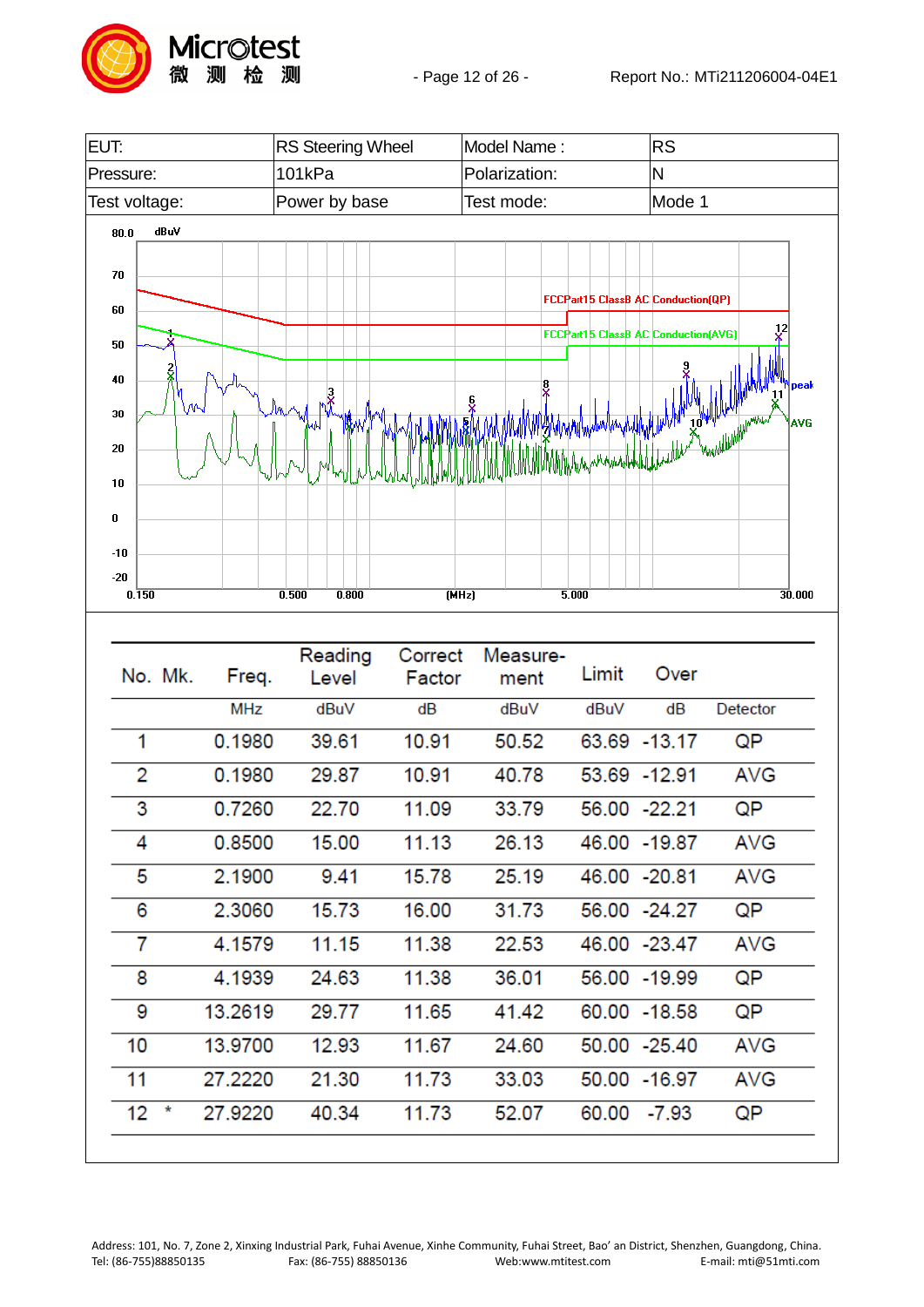



|    | No. Mk. | Freq.      | Reading<br>Level | Correct<br>Factor | Measure-<br>ment | Limit | Over          |                 |
|----|---------|------------|------------------|-------------------|------------------|-------|---------------|-----------------|
|    |         | <b>MHz</b> | dBuV             | dB                | dBuV             | dBuV  | dB            | <b>Detector</b> |
| 1  |         | 0.1980     | 29.41            | 10.97             | 40.38            |       | 53.69 - 13.31 | AVG             |
| 2  |         | 0.2020     | 42.61            | 10.97             | 53.58            |       | 63.53 -9.95   | QP              |
| 3  |         | 0.9860     | 19.83            | 13.25             | 33.08            |       | 56.00 -22.92  | QP              |
| 4  |         | 0.9940     | 15.64            | 13.26             | 28.90            |       | 46.00 -17.10  | <b>AVG</b>      |
| 5  |         | 2.1940     | 9.77             | 15.80             | 25.57            |       | 46.00 -20.43  | <b>AVG</b>      |
| 6  |         | 2.7940     | 23.72            | 11.39             | 35.11            |       | 56.00 -20.89  | QP              |
| 7  |         | 7.6780     | 26.80            | 11.61             | 38.41            |       | 60.00 -21.59  | QP              |
| 8  |         | 8.6180     | 12.93            | 11.60             | 24.53            |       | 50.00 -25.47  | <b>AVG</b>      |
| 9  |         | 14.0100    | 14.50            | 11.68             | 26.18            |       | 50.00 -23.82  | <b>AVG</b>      |
| 10 |         | 14.2140    | 25.30            | 11.69             | 36.99            |       | 60.00 -23.01  | QP              |
| 11 | $\star$ | 28.6180    | 39.83            | 11.73             | 51.56            | 60.00 | $-8.44$       | QP              |
| 12 |         | 28.6180    | 18.97            | 11.73             | 30.70            |       | 50.00 -19.30  | AVG             |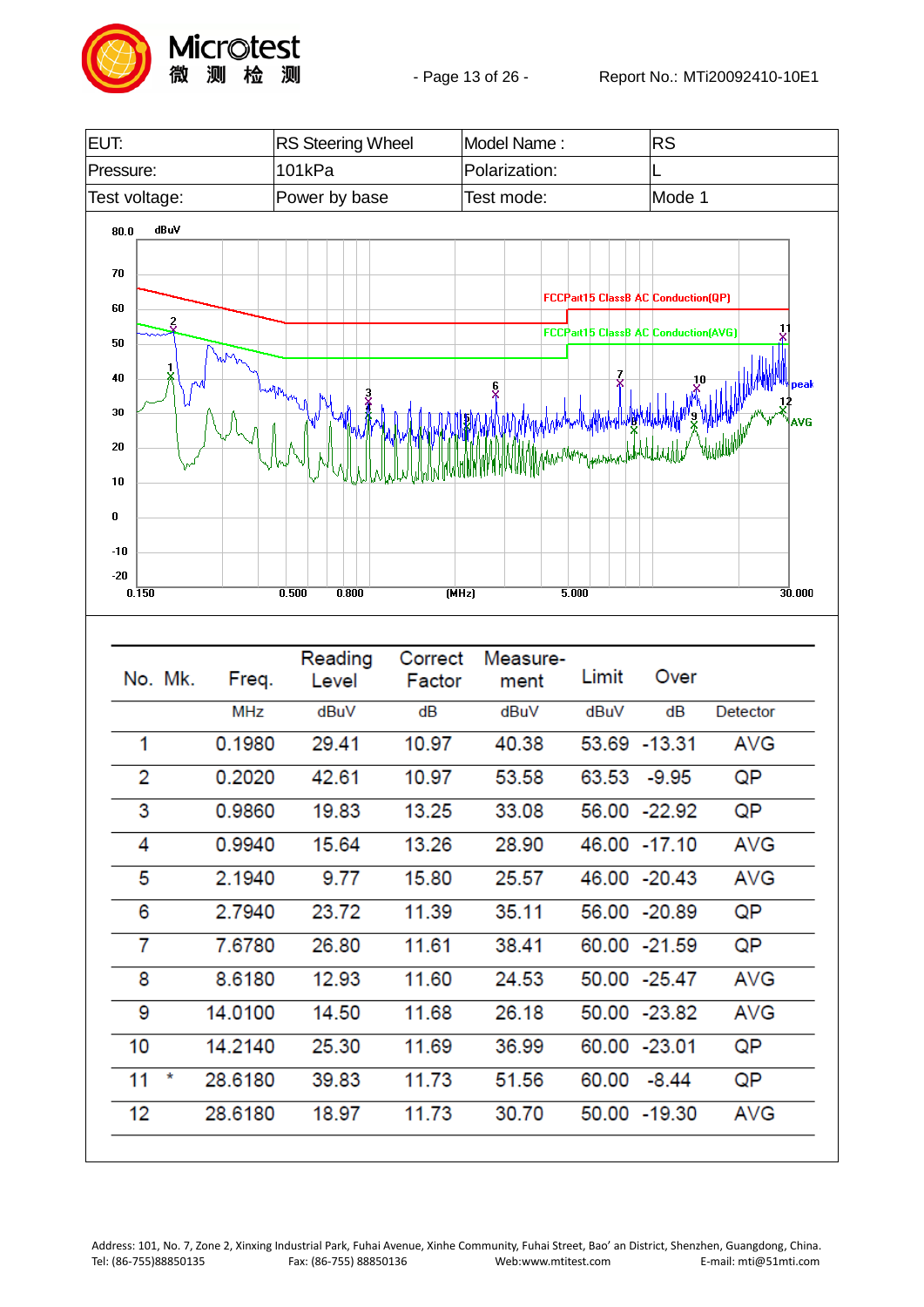

#### <span id="page-13-0"></span>**5.3 Radiated spurious emission**

#### <span id="page-13-1"></span>**5.3.1 Limit**

#### FCC PART 15.249(a);

Except as provided in paragraph (a) of this section, the field strength of emissions from intentional radiators operated within these frequency bands shall comply with the following:

| Frequency (MHz) | Field Strength of<br>Fundamental (mV/m) | Field Strength of Harmonics<br>(uV/m) |
|-----------------|-----------------------------------------|---------------------------------------|
| 902-928         | 50                                      | 500                                   |
| 2400-2483.5     | 50                                      | 500                                   |
| 5725-5875       | 50                                      | 500                                   |

Emissions radiated outside of the specified frequency bands, except for harmonics, shall be attenuated by at least 50 dB below the level of the fundamental or to the general radiated emission limits in §15.209, whichever is the lesser attenuation.

According to FCC section 15.209 (a), except as provided elsewhere in this subpart, the emissions from an intentional radiator shall not exceed the field strength levels specified in the following table:

| Frequency (MHz) | Field Strength (µV/m) | Measurement Distance (m) |
|-----------------|-----------------------|--------------------------|
| $0.009 - 0.490$ | 2400/F(kHz)           | 300                      |
| $0.490 - 1.705$ | 24000/F(kHz)          | 30                       |
| $1.705 - 30.0$  | 30                    | 30                       |
| $30 - 88$       | 100                   |                          |
| $88 - 216$      | 150                   |                          |
| $216 - 960$     | 200                   |                          |
| Above 960       | 500                   |                          |

#### <span id="page-13-2"></span>**5.3.2 Test method**

- a) The EUT is placed on a turntable, which is 0.8m above ground plane for test frequency range blew 1GHz, and 1.5m above ground plane for test frequency range above 1GHz.
- b) EUT is set 3m away from the receiving antenna, which is varied from 1m to 4m to find out the highest emissions.
- c) Use the following spectrum analyser settings:
	- 1) Span = wide enough to fully capture the emission being measured
	- 2) RBW = 1 MHz for  $f \ge 1$  GHz, 100 kHz for  $f < 1$  GHz
	- 3) VBW  $\geq$  RBW, Sweep = auto
	- 4) Detector function = peak
	- 5) Trace = max hold
- d) Follow the guidelines in ANSI C63.4-2014 with respect to maximizing the emission by rotating the EUT, adjusting the measurement antenna height and polarization, etc. The peak reading of the emission, after being corrected by the antenna factor, cable loss, pre-amp gain, etc., is the peak field strength, submit this data. Each emission was to be maximized by changing the polarization of receiving antenna both horizontal and vertical.
- e) The peak level, once corrected, must comply with the limit specified in Section 15.209. Set the RBW = 1MHz, VBW = 10Hz, Detector = PK for AV value, while maintaining all of the other instrument settings.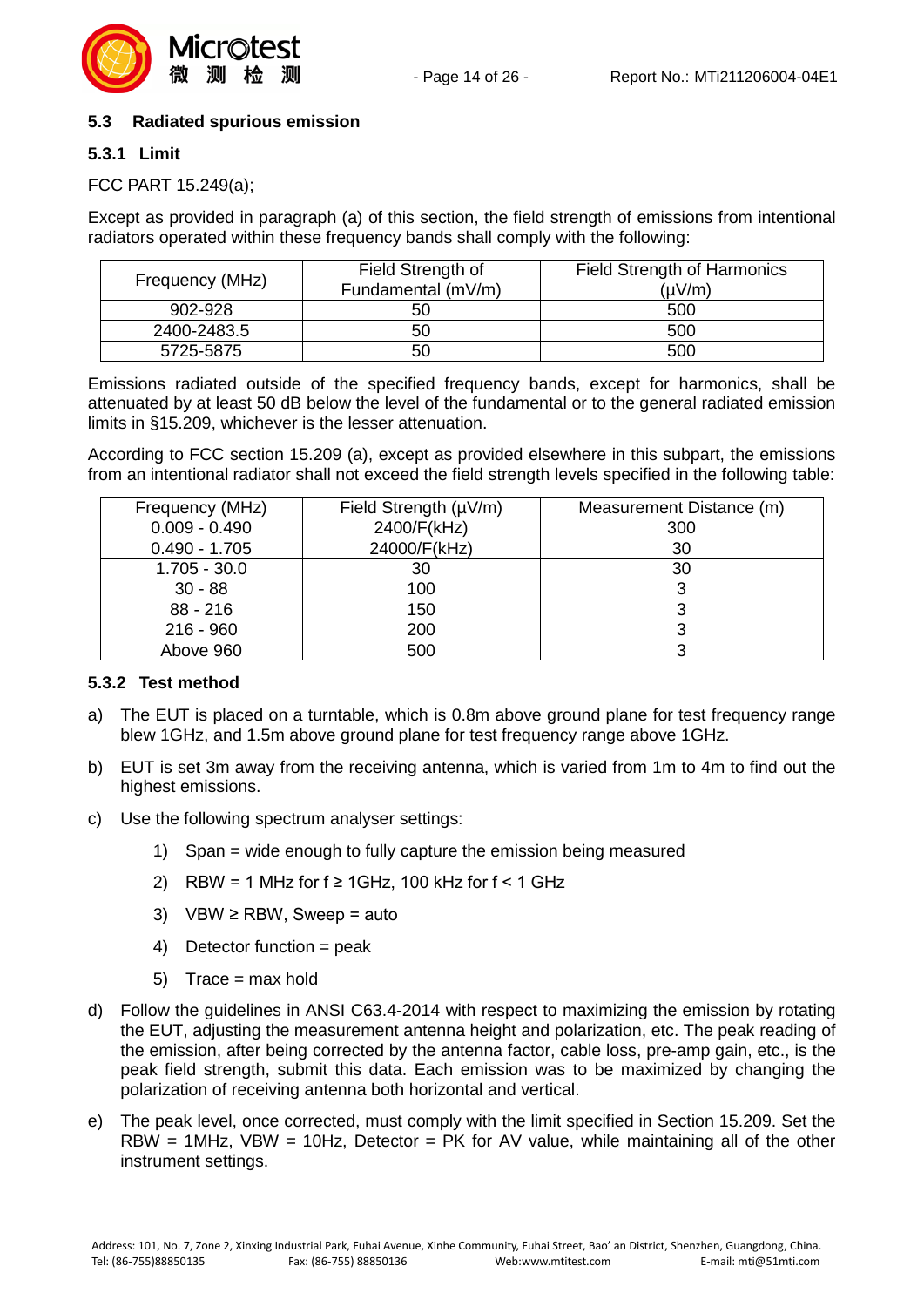

#### <span id="page-14-0"></span>**5.3.3 Test Result**

#### Below 30MHz

| <b>IEUT:</b> | RS Steering Wheel | Model name. :         | IRS           |
|--------------|-------------------|-----------------------|---------------|
| Pressure:    | 1010 hPa          | Test voltage:         | Power by base |
| Test mode:   | гх                | <b>IPolarization:</b> | .             |

| Freq. | Reading  | Limit    | Margin | <b>State</b> |
|-------|----------|----------|--------|--------------|
| (MHz) | (dBuV/m) | (dBuV/m) | (dB)   | P/F          |
| $- -$ | $- -$    | $- -$    | $- -$  | Pass         |
| $- -$ | $- -$    | $- -$    | $- -$  | Pass         |

Note:

- 1. The amplitude of spurious emissions which are attenuated by more than 20dB below the permissible value has no need to be reported.
- 2. Distance extrapolation factor =40 log (specific distance/test distance)(dB);
- 3. Limit line = specific limits (dBuV) + distance extrapolation factor.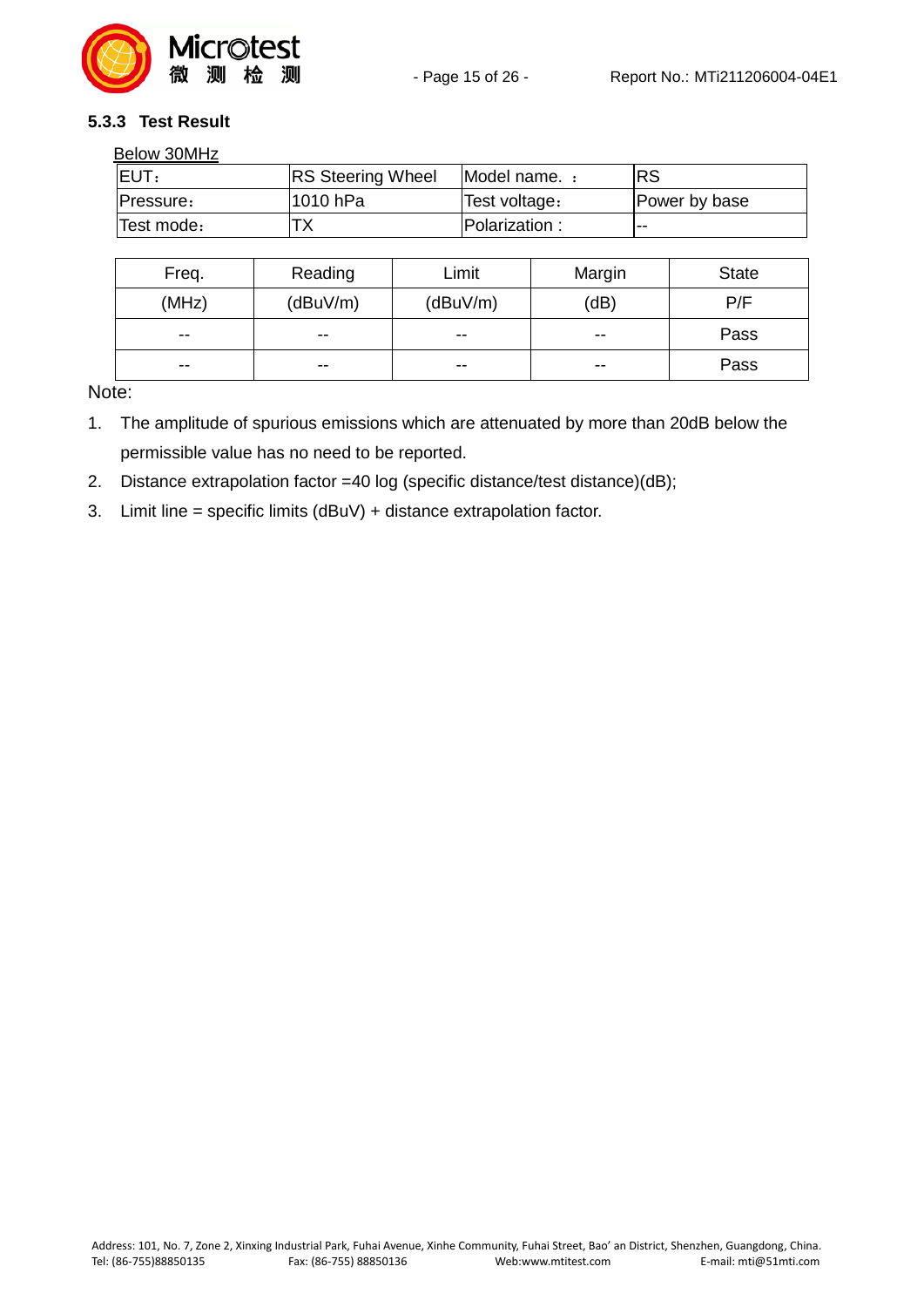

#### 30MHz-1GHz

| EUT:           |                                 |                |                |                             | <b>RS Steering Wheel</b><br>Model Name: |                              |         | <b>RS</b>                                 |                   |        |
|----------------|---------------------------------|----------------|----------------|-----------------------------|-----------------------------------------|------------------------------|---------|-------------------------------------------|-------------------|--------|
| Pressure:      |                                 |                | 101kPa         |                             |                                         | Polarization:                |         |                                           | Horizontal        |        |
| Test voltage:  |                                 |                |                | Test Mode:<br>Power by base |                                         |                              |         |                                           | <b>TX-2406MHz</b> |        |
| 80.0           | dBuV/m                          |                |                |                             |                                         |                              |         |                                           |                   |        |
| 70             |                                 |                |                |                             |                                         |                              |         |                                           |                   |        |
| 60             |                                 |                |                |                             |                                         |                              |         |                                           |                   |        |
| 50             |                                 |                |                |                             |                                         |                              |         | FCC ClassB 3M Radiated QP<br>Margin -6 dB |                   |        |
| 40             |                                 |                |                |                             |                                         |                              |         |                                           |                   |        |
| 30             |                                 |                | $\overline{x}$ |                             |                                         | <u>\ddddddadadadahahhhhh</u> |         | With about where we make                  |                   |        |
| 20             | Antonikarapanyakonomentalpehint |                |                | 444444444                   |                                         |                              |         |                                           |                   |        |
| 10             |                                 |                |                |                             |                                         |                              |         |                                           |                   |        |
| 0.0            |                                 |                |                |                             |                                         |                              |         |                                           |                   |        |
| 30.000         |                                 |                | 60.000         | 90.000                      |                                         | (MHz)                        | 300.000 | 600.000                                   |                   | 1000.0 |
|                |                                 |                |                |                             |                                         |                              |         |                                           |                   |        |
|                | No. Mk.                         | Freq.          |                | Reading<br>Level            | Correct<br>Factor                       | Measure-<br>ment             | Limit   | Over                                      |                   |        |
|                |                                 | <b>MHz</b>     |                | dBuV                        | dB                                      | dBuV/m                       | dBuV/m  | dB                                        | Detector          |        |
| 1              |                                 | 57.1914        |                | 36.91                       | $-6.76$                                 | 30.15                        | 40.00   | $-9.85$                                   | QP                |        |
| 2              |                                 | 77.8653        |                | 40.72                       | $-10.57$                                | 30.15                        | 40.00   | $-9.85$                                   | QP                |        |
| 3              |                                 | 107.8876       |                | 42.87                       | -6.93                                   | 35.94                        |         | 43.50 -7.56                               | QP                |        |
| $\overline{4}$ | $\star$                         | 173.8135 48.02 |                |                             | -8.60                                   | 39.42                        | 43.50   | -4.08                                     | QP                |        |
| 5              |                                 | 399.0300       |                | 40.61<br>38.65              | $-1.24$                                 | 39.37<br>38.22               |         | 46.00 -6.63<br>46.00 -7.78                | QP<br>QP          |        |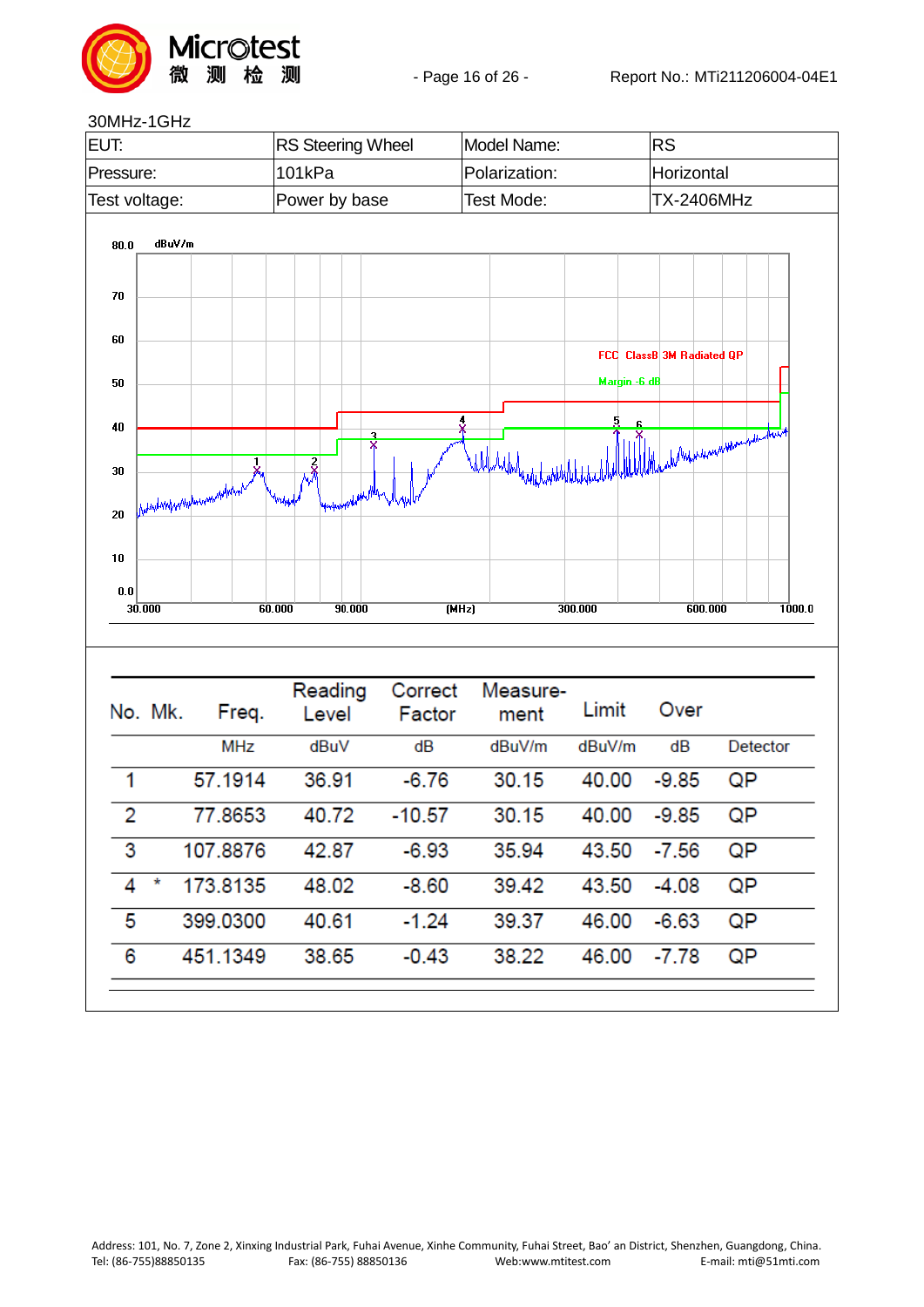



#### Note:

- 1. Emission Level = Meter Reading + Factor, Margin= Emission Level- Limit, Factor = Antenna Factor + Cable Loss – Pre-amplifier.
- 2. The three modulated high, medium and low channels have been tested. The report only shows the worst mode. The worst mode is CH1.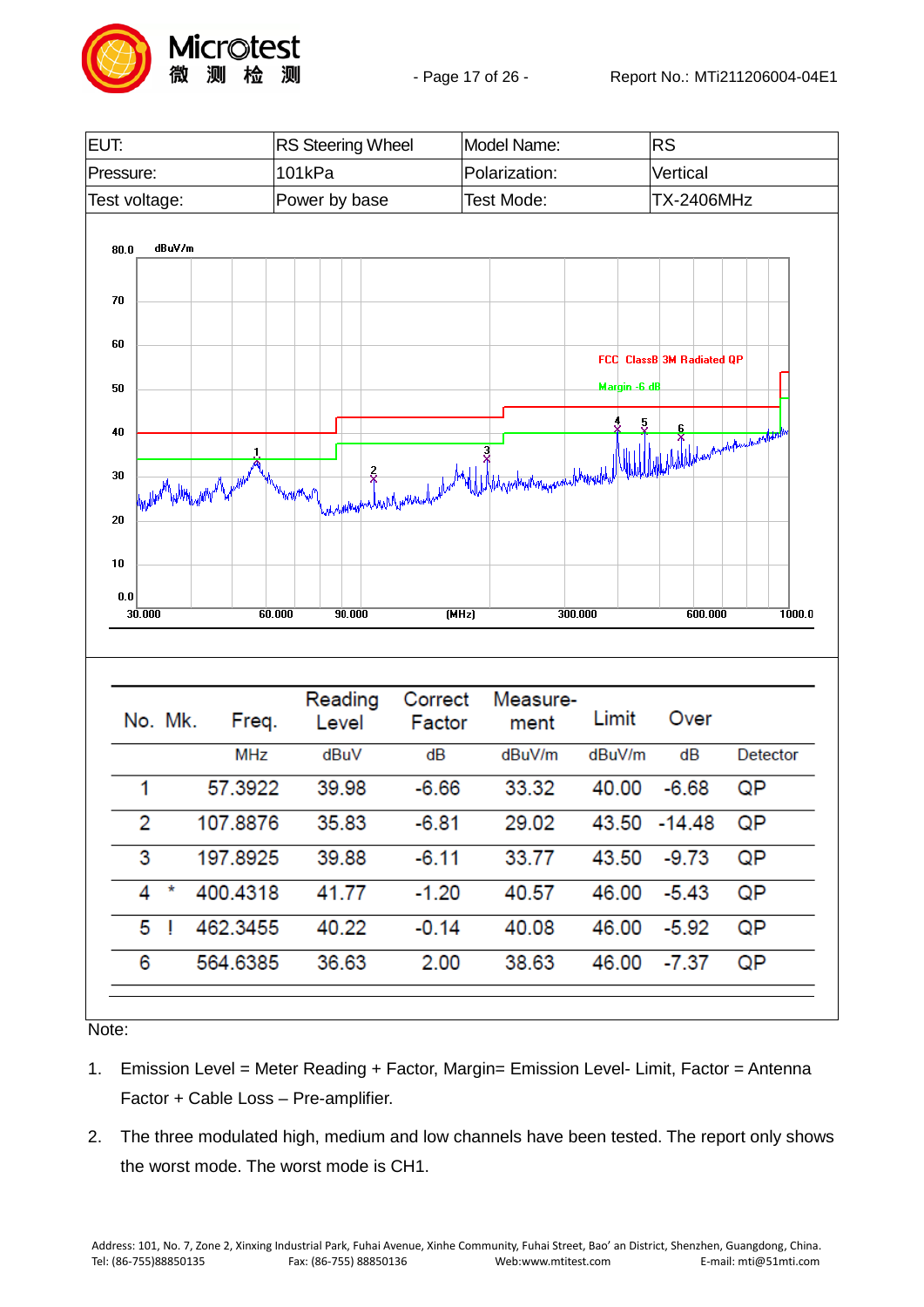

1GHz-26.5GHz:

| Frequency               | Reading<br>Level | Correct<br>Factor | Measureme<br>nt         | Limits        | Over     | Detector   | Polarization |  |  |  |  |
|-------------------------|------------------|-------------------|-------------------------|---------------|----------|------------|--------------|--|--|--|--|
| (MHz)                   | $(dB\mu V)$      | (dB/m)            | $(dB\mu V/m)$           | $(dB\mu V/m)$ | (dB)     | Peak/AVG   | H/V          |  |  |  |  |
| GFSK - 2406 MHz TX mode |                  |                   |                         |               |          |            |              |  |  |  |  |
| 4812                    | 40.44            | 1.53              | 41.97                   | 74            | $-32.03$ | Peak       | $\vee$       |  |  |  |  |
| 4812                    | 30.11            | 1.53              | 31.64                   | 54            | $-22.36$ | <b>AVG</b> | $\vee$       |  |  |  |  |
| 7218                    | 40.14            | 5.46              | 45.6                    | 74            | $-28.4$  | Peak       | V            |  |  |  |  |
| 7218                    | 30.23            | 5.46              | 35.69                   | 54            | $-18.31$ | <b>AVG</b> | $\vee$       |  |  |  |  |
| 9624                    | 42.66            | 6.34              | 49                      | 74            | $-25$    | Peak       | $\vee$       |  |  |  |  |
| 9624                    | 31.42            | 6.34              | 37.76                   | 54            | $-16.24$ | <b>AVG</b> | $\vee$       |  |  |  |  |
| 4812                    | 40.83            | 1.53              | 42.36                   | 74            | $-31.64$ | Peak       | H            |  |  |  |  |
| 4812                    | 30.12            | 1.53              | 31.65                   | 54            | $-22.35$ | <b>AVG</b> | H            |  |  |  |  |
| 7218                    | 40.41            | 5.46              | 45.87                   | 74            | $-28.13$ | Peak       | H            |  |  |  |  |
| 7218                    | 30.25            | 5.46              | 35.71                   | 54            | $-18.29$ | <b>AVG</b> | H            |  |  |  |  |
| 9624                    | 41.87            | 6.34              | 48.21                   | 74            | $-25.79$ | Peak       | H            |  |  |  |  |
| 9624                    | 31.43            | 6.34              | 37.77                   | 54            | $-16.23$ | <b>AVG</b> | H            |  |  |  |  |
|                         |                  |                   | GFSK - 2438 MHz TX mode |               |          |            |              |  |  |  |  |
| 4876                    | 40.84            | 1.67              | 42.51                   | 74            | $-31.49$ | Peak       | $\vee$       |  |  |  |  |
| 4876                    | 30.52            | 1.67              | 32.19                   | 54            | $-21.81$ | <b>AVG</b> | $\vee$       |  |  |  |  |
| 7314                    | 40.2             | 5.45              | 45.65                   | 74            | $-28.35$ | Peak       | V            |  |  |  |  |
| 7314                    | 30.22            | 5.45              | 35.67                   | 54            | $-18.33$ | <b>AVG</b> | $\vee$       |  |  |  |  |
| 9752                    | 41.08            | 6.37              | 47.45                   | 74            | $-26.55$ | Peak       | $\vee$       |  |  |  |  |
| 9752                    | 31.64            | 6.37              | 38.01                   | 54            | $-15.99$ | <b>AVG</b> | V            |  |  |  |  |
| 4876                    | 40               | 1.67              | 41.67                   | 74            | $-32.33$ | Peak       | H            |  |  |  |  |
| 4876                    | 30.31            | 1.67              | 31.98                   | 54            | $-22.02$ | <b>AVG</b> | H            |  |  |  |  |
| 7314                    | 40.44            | 5.45              | 45.89                   | 74            | $-28.11$ | Peak       | H            |  |  |  |  |
| 7314                    | 30.22            | 5.45              | 35.67                   | 54            | $-18.33$ | <b>AVG</b> | H            |  |  |  |  |
| 9752                    | 41.94            | 6.37              | 48.31                   | 74            | $-25.69$ | Peak       | H            |  |  |  |  |
| 9752                    | 31.66            | 6.37              | 38.03                   | 54            | $-15.97$ | <b>AVG</b> | H            |  |  |  |  |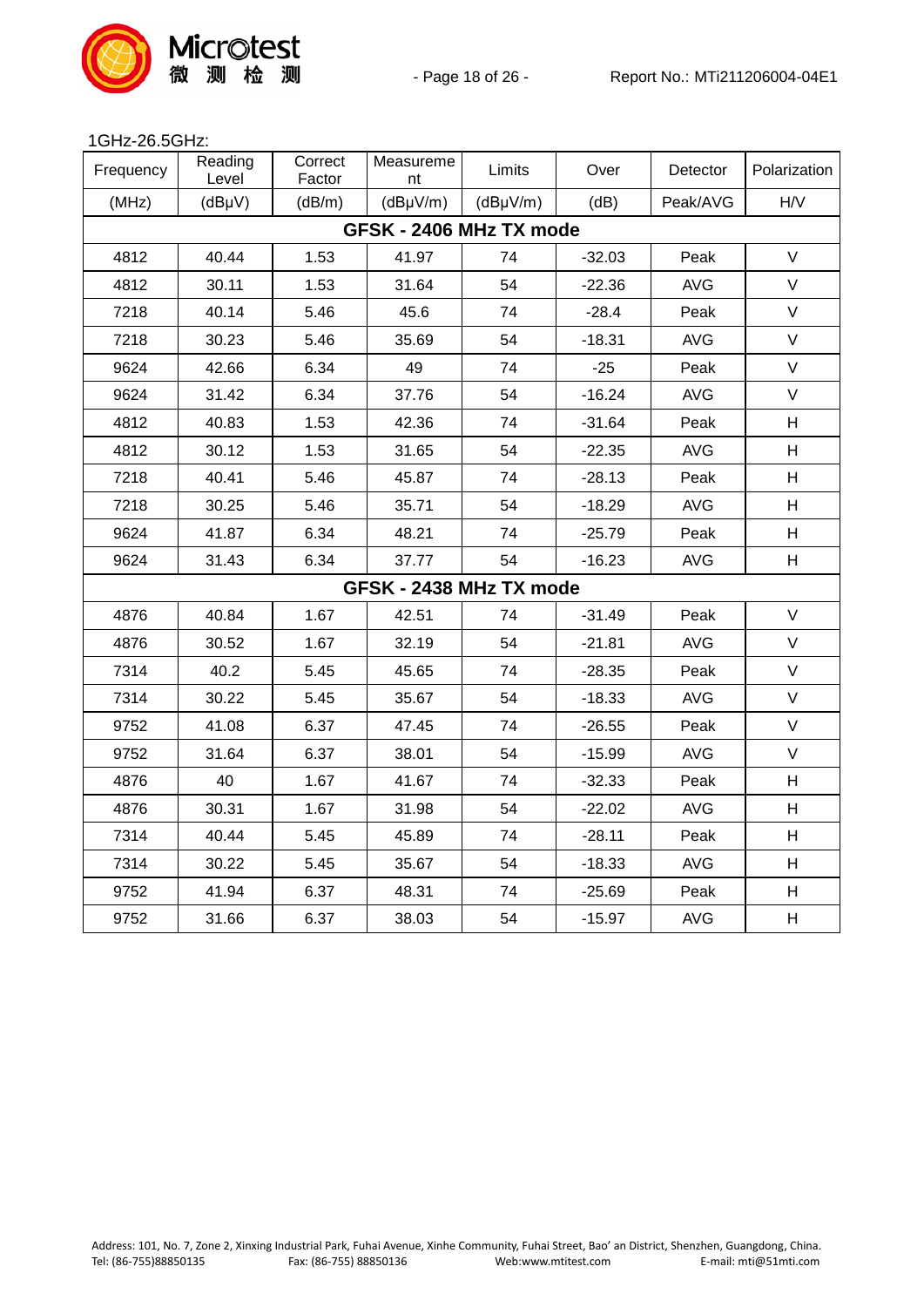

| Frequency               | Reading<br>Level | Correct<br>Factor | Measureme<br>nt | Limits   | Over     | Detector   | Polarization |  |  |  |  |
|-------------------------|------------------|-------------------|-----------------|----------|----------|------------|--------------|--|--|--|--|
| (MHz)                   | (dBµV)           | (dB/m)            | (dByV/m)        | (dByV/m) | (dB)     | Peak/AVG   | H/V          |  |  |  |  |
| GFSK - 2470 MHz TX mode |                  |                   |                 |          |          |            |              |  |  |  |  |
| 4940                    | 40.62            | 1.8               | 42.42           | 74       | $-31.58$ | Peak       | $\vee$       |  |  |  |  |
| 4940                    | 30.4             | 1.8               | 32.2            | 54       | $-21.8$  | <b>AVG</b> | V            |  |  |  |  |
| 7410                    | 42.05            | 5.44              | 47.49           | 74       | $-26.51$ | Peak       | V            |  |  |  |  |
| 7410                    | 30.85            | 5.44              | 36.29           | 54       | $-17.71$ | <b>AVG</b> | V            |  |  |  |  |
| 9880                    | 41.06            | 6.4               | 47.46           | 74       | $-26.54$ | Peak       | $\vee$       |  |  |  |  |
| 9880                    | 30.92            | 6.4               | 37.32           | 54       | $-16.68$ | <b>AVG</b> | $\vee$       |  |  |  |  |
| 4940                    | 41.16            | 1.8               | 42.96           | 74       | $-31.04$ | Peak       | H            |  |  |  |  |
| 4940                    | 30.07            | 1.8               | 31.87           | 54       | $-22.13$ | <b>AVG</b> | H            |  |  |  |  |
| 7410                    | 41.45            | 5.44              | 46.89           | 74       | $-27.11$ | Peak       | H            |  |  |  |  |
| 7410                    | 30.85            | 5.44              | 36.29           | 54       | $-17.71$ | <b>AVG</b> | Н            |  |  |  |  |
| 9880                    | 41.09            | 6.4               | 47.49           | 74       | $-26.51$ | Peak       | H            |  |  |  |  |
| 9880                    | 30.93            | 6.4               | 37.33           | 54       | $-16.67$ | <b>AVG</b> | H            |  |  |  |  |

Note:

- 1. All Readings are Peak Value (VBW=3MHz) and AV Value (VBW=10Hz).
- 2. Emission Level= Antenna Factor + Cable Loss + Read Level Preamp Factor
- 3. All the modulation modes have been tested, and the worst results are reflected in the report.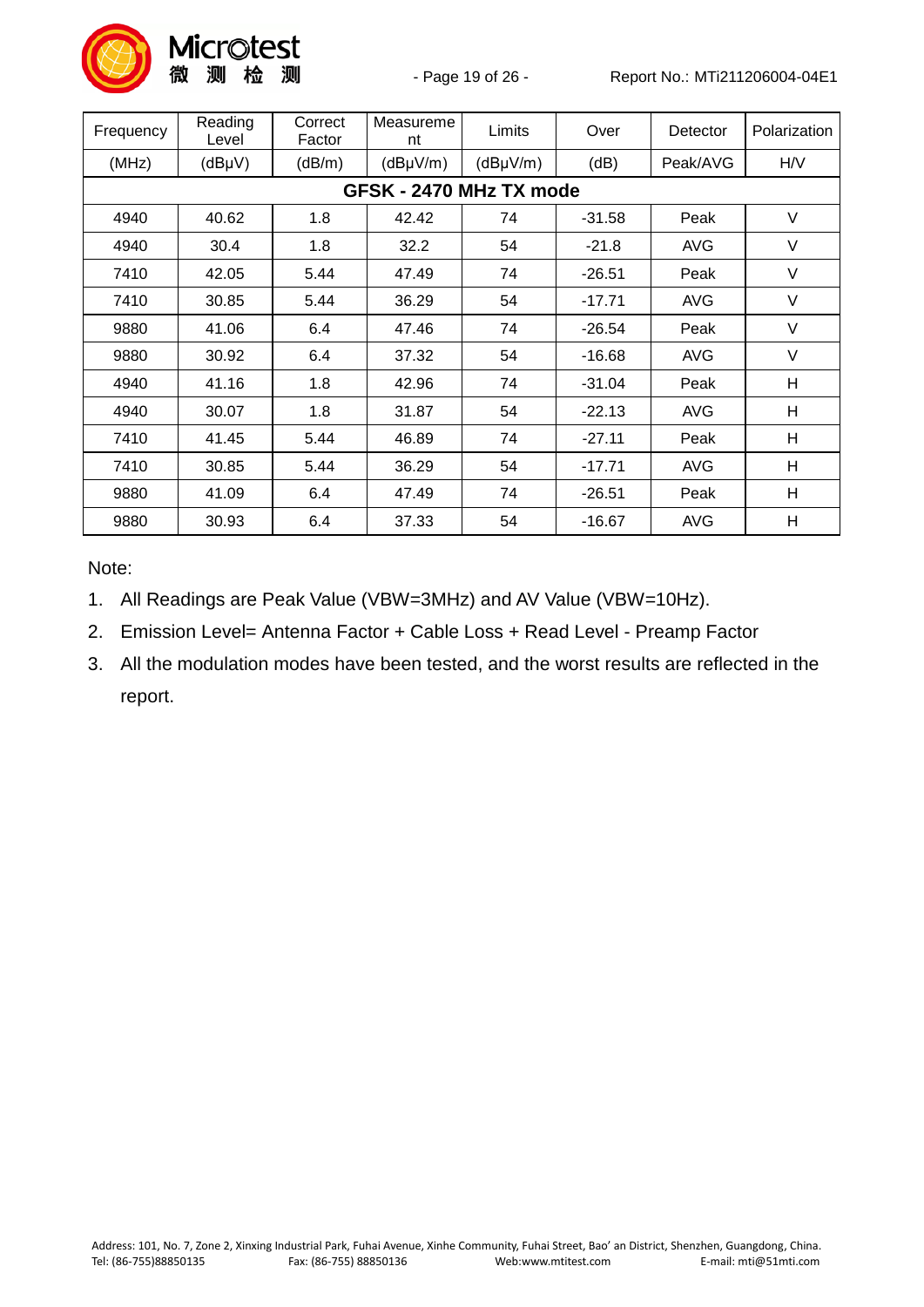

| Frequency | Ant.<br>Polarization | <b>Emission level</b> | Limits | Detector  | Result      |
|-----------|----------------------|-----------------------|--------|-----------|-------------|
| (MHz)     | H/V                  | dBµV/m                | dBµV/m |           |             |
| 2406      | н                    | 63.32                 | 114    | РK        | <b>PASS</b> |
| 2406      |                      | 62.02                 | 94     | AV        | <b>PASS</b> |
| 2406      |                      | 55.45                 | 114    | <b>PK</b> | <b>PASS</b> |
| 2406      |                      | 54.27                 | 94     | AV        | <b>PASS</b> |

#### <span id="page-19-0"></span>**5.3.4 Band edge–Field strength of fundamental**

| Frequency | Ant.<br>Polarization | <b>Emission level</b> | Limits | Detector | Result      |
|-----------|----------------------|-----------------------|--------|----------|-------------|
| (MHz)     | H / V                | dBµV/m                | dBµV/m |          |             |
| 2438      |                      | 68.20                 | 114    | РK       | <b>PASS</b> |
| 2438      |                      | 65.31                 | 94     | AV       | <b>PASS</b> |
| 2438      |                      | 67.56                 | 114    | РK       | <b>PASS</b> |
| 2438      |                      | 60.45                 | 94     | AV       | <b>PASS</b> |

| Frequency | Ant.<br>Polarization | <b>Emission level</b> | Limits | Detector | Result      |
|-----------|----------------------|-----------------------|--------|----------|-------------|
| (MHz)     | H/V                  | dBµV/m                | dBµV/m |          |             |
| 2470      |                      | 71.73                 | 114    | РK       | <b>PASS</b> |
| 2470      |                      | 62.46                 | 94     | AV       | <b>PASS</b> |
| 2470      |                      | 72.13                 | 114    | РK       | <b>PASS</b> |
| 2470      |                      | 63.24                 | 94     | AV       | <b>PASS</b> |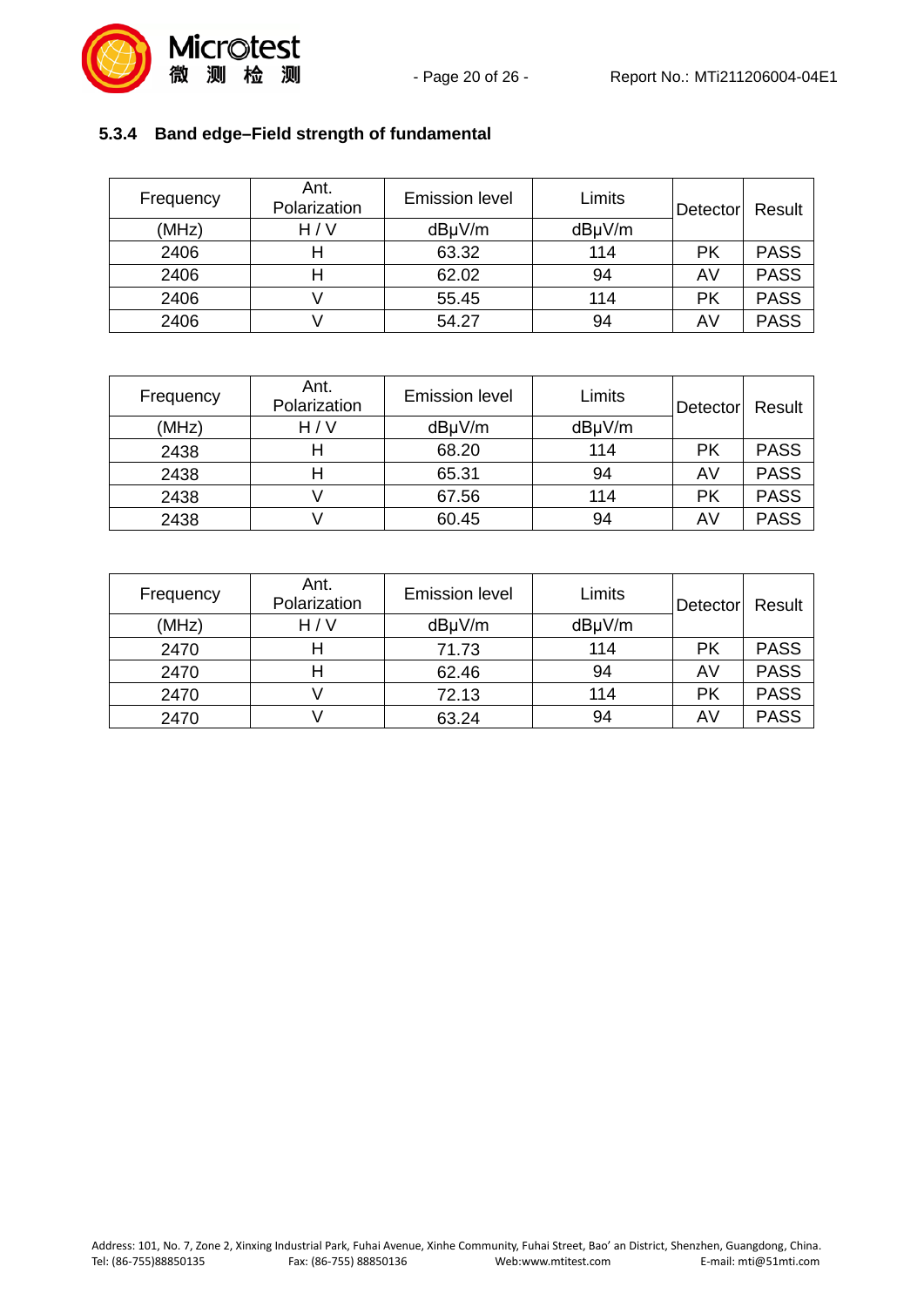



#### <span id="page-20-0"></span>**5.3.5 Band edge-radiated**

| Frequency | Reading<br>Level | Correct<br>Factor | Measurement                | Limits        | Over     | Detector   | Polarization |
|-----------|------------------|-------------------|----------------------------|---------------|----------|------------|--------------|
| (MHz)     | (dBµV)           | (dB/m)            | $(dB\mu V/m)$              | $(dB\mu V/m)$ | (dB)     | Peak/AVG   | H/V          |
|           |                  |                   | <b>GFSK-Low band-edge</b>  |               |          |            |              |
| (MHz)     | $(dB\mu V)$      | (dB/m)            | (dByV/m)                   | (dByV/m)      | (dB)     | Peak/AVG   | H/V          |
| 2310      | 47.4             | $-6.6$            | 40.8                       | 74            | $-33.2$  | Peak       | V            |
| 2310      | 38.17            | $-6.6$            | 31.57                      | 54            | $-22.43$ | <b>AVG</b> | $\vee$       |
| 2390      | 47.89            | $-6.23$           | 41.66                      | 74            | $-32.34$ | Peak       | $\vee$       |
| 2390      | 38.4             | $-6.23$           | 32.17                      | 54            | $-21.83$ | <b>AVG</b> | $\vee$       |
| 2400      | 46.98            | $-6.21$           | 40.77                      | 74            | $-33.23$ | Peak       | $\vee$       |
| 2400      | 37.66            | $-6.21$           | 31.45                      | 54            | $-22.55$ | <b>AVG</b> | V            |
| 2310      | 47.85            | $-6.6$            | 41.25                      | 74            | $-32.75$ | Peak       | H            |
| 2310      | 38.14            | $-6.6$            | 31.54                      | 54            | $-22.46$ | <b>AVG</b> | H            |
| 2390      | 47.99            | $-6.23$           | 41.76                      | 74            | $-32.24$ | Peak       | H            |
| 2390      | 38.55            | $-6.23$           | 32.32                      | 54            | $-21.68$ | <b>AVG</b> | H            |
| 2400      | 47.23            | $-6.26$           | 40.97                      | 74            | $-33.03$ | Peak       | H            |
| 2400      | 38.11            | $-6.26$           | 31.85                      | 54            | $-22.15$ | <b>AVG</b> | H            |
|           |                  |                   | <b>GFSK-High band-edge</b> |               |          |            |              |
| 2483.5    | 48.78            | $-5.79$           | 42.99                      | 74            | $-31.01$ | Peak       | $\vee$       |
| 2483.5    | 38.57            | $-5.79$           | 32.78                      | 54            | $-21.22$ | <b>AVG</b> | $\vee$       |
| 2500      | 47.96            | $-5.72$           | 42.24                      | 74            | $-31.76$ | Peak       | $\vee$       |
| 2500      | 38.62            | $-5.72$           | 32.9                       | 54            | $-21.1$  | <b>AVG</b> | $\vee$       |
| 2483.5    | 48.16            | $-5.79$           | 42.37                      | 74            | $-31.63$ | Peak       | H            |
| 2483.5    | 38.64            | $-5.79$           | 32.85                      | 54            | $-21.15$ | <b>AVG</b> | H            |
| 2500      | 49.1             | $-5.72$           | 43.38                      | 74            | $-30.62$ | Peak       | H            |
| 2500      | 38.6             | $-5.72$           | 32.88                      | 54            | $-21.12$ | <b>AVG</b> | H            |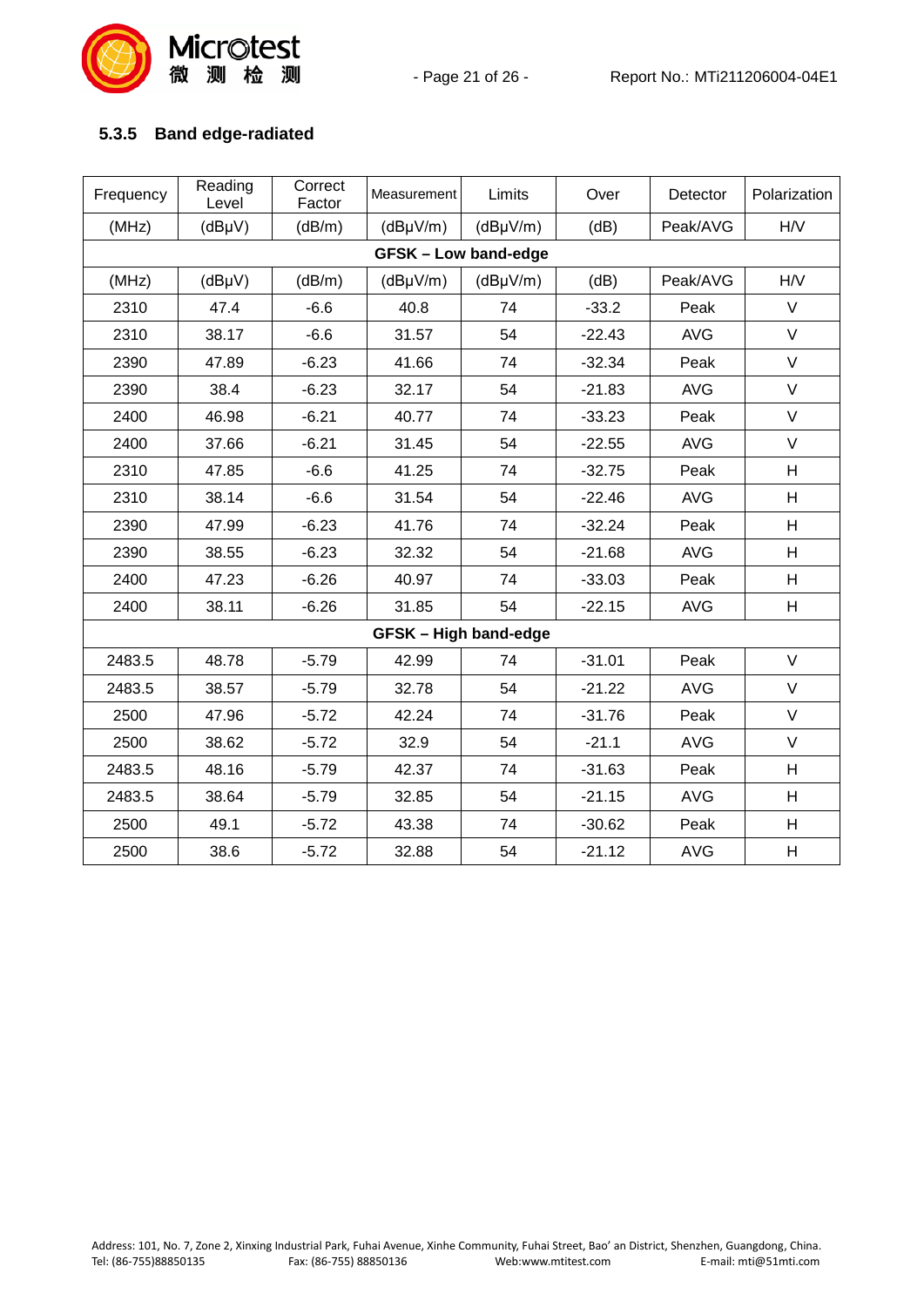

#### <span id="page-21-0"></span>**5.4 20dB and 99% bandwidth**

#### <span id="page-21-1"></span>**5.4.1 Limits**

FCC §15.215(c)

Intentional radiators operating under the alternative provisions to the general emission limits, as contained in § 15.217 through 15.257 and in Subpart E of this part, must be designed to ensure that the 20 dB bandwidth of the emission, or whatever bandwidth may otherwise be specified in the specific rule section under which the equipment operates, is contained within the frequency band designated in the rule section under which the equipment is operated.

#### <span id="page-21-2"></span>**5.4.2 Test method**

Use the following spectrum analyzer settings:

#### For 20 dB bandwidth

Span = approximately 2 to 3 times the 20 dB bandwidth, centered on a hopping channel RBW ≥1% of the 20 dB bandwidth VBW ≥RBW Sweep = auto Detector function = peak  $Trace = max$  hold

The EUT should be transmitting at its maximum data rate. Allow the trace to stabilize. Use the marker-to-peak function to set the marker to the peak of the emission. Use the marker-delta function to measure 20 dB down one side of the emission. Reset the marker-delta function, and move the marker to the other side of the emission, until it is (as close as possible to) even with the reference marker level. The marker-delta reading at this point is the 20 dB bandwidth and 99% occupied bandwidth of the emission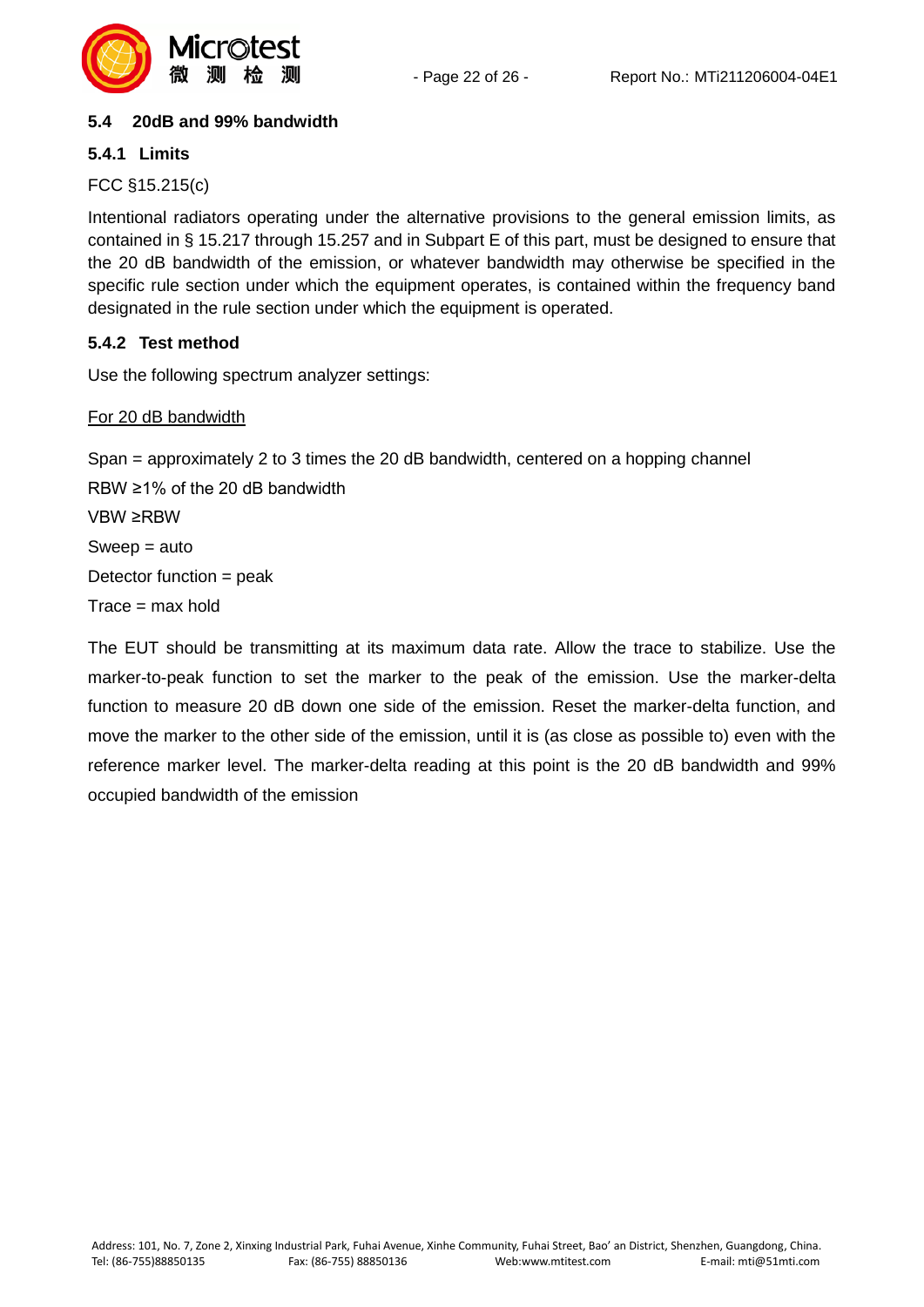

#### <span id="page-22-0"></span>**5.4.3 Test result**

| Frequency (MHz) | 20dB bandwidth (MHz) | 99% bandwidth (MHz) |
|-----------------|----------------------|---------------------|
| 2406            | 1.126                | 1.0155              |
| 2438            | 1.125                | 1.0129              |
| 2470            | 1.119                | 1.0223              |

#### **Test plots**

|                                                                                                                                                                                                                                                                                                                                                           |                        | 2406MHz                                                                                                      |                                                                                       |                                       |
|-----------------------------------------------------------------------------------------------------------------------------------------------------------------------------------------------------------------------------------------------------------------------------------------------------------------------------------------------------------|------------------------|--------------------------------------------------------------------------------------------------------------|---------------------------------------------------------------------------------------|---------------------------------------|
| Agilent Spectrum Analyzer - Occupied BW<br><b>W</b> RL<br>$RF$ 50 $\Omega$ AC<br>Center Freq 2.406000000 GHz<br>Ref Offset 9.16 dB<br>Ref 9.16 dBm<br>10 dB/div                                                                                                                                                                                           | Q<br>#IFGain:Low       | SENSE: INT SOURCE OFF<br>Center Freq: 2.406000000 GHz<br>Trig: Free Run<br>Avg Hold > 10/10<br>#Atten: 10 dB | ALIGN AUTO<br>05:28:02 PM Jan 19, 2022<br>Radio Std: None<br><b>Radio Device: BTS</b> | Frequency                             |
| Log<br>$-0.84$<br>$-10.8$                                                                                                                                                                                                                                                                                                                                 |                        |                                                                                                              |                                                                                       | <b>Center Freq</b><br>2.406000000 GHz |
| $-20B$<br>$-30.8$<br>$-40B$<br>$-50.8$<br>-norm<br>الأقامات<br>$-60.8$ revealed the second second second second second second second second second second second second second second second second second second second second second second second second second second second second seco<br>$-70.8$<br>$-80.8$<br>Center 2.406 GHz<br>#Res BW 100 kHz | a harry Y              | #VBW 300 kHz                                                                                                 | سودونا والمستحدثان<br>habammond hursberrid<br>Span 5 MHz<br>Sweep 1 ms                | <b>CF Step</b>                        |
| <b>Occupied Bandwidth</b>                                                                                                                                                                                                                                                                                                                                 | 1.0155 MHz             | <b>Total Power</b>                                                                                           | $-11.9$ dBm                                                                           | 500.000 kHz<br>Auto<br>Man            |
| <b>Transmit Freq Error</b><br>x dB Bandwidth                                                                                                                                                                                                                                                                                                              | 1.503 kHz<br>1.126 MHz | <b>OBW Power</b><br>$x$ dB                                                                                   | 99.00%<br>$-20.00$ dB                                                                 | <b>Freq Offset</b><br>$0$ Hz          |
| <b>MSG</b>                                                                                                                                                                                                                                                                                                                                                |                        |                                                                                                              | <b>STATUS</b>                                                                         |                                       |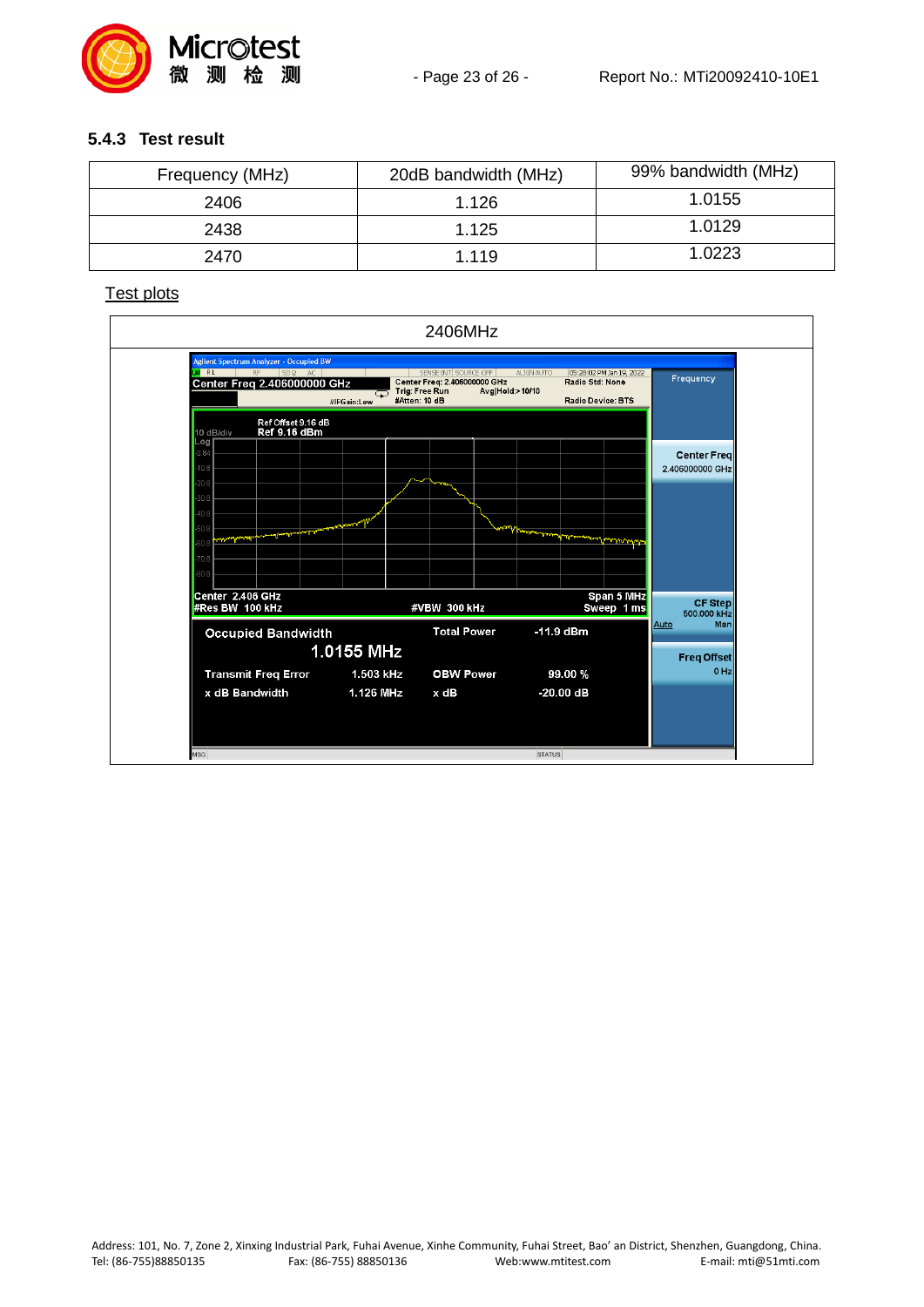

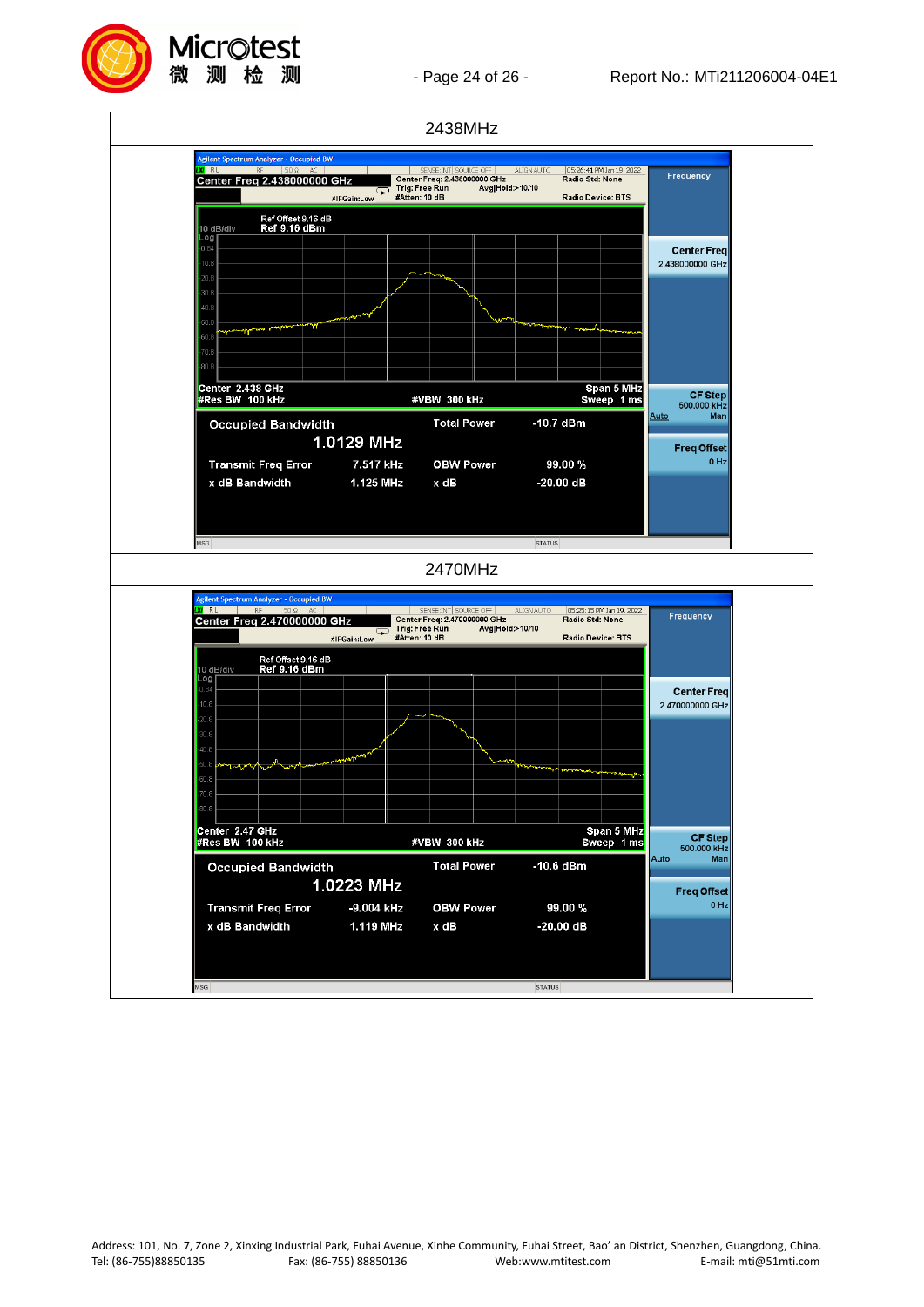

#### <span id="page-24-0"></span>**Photographs of the Test Setup**

See the APPENDIX – Test setup photos.